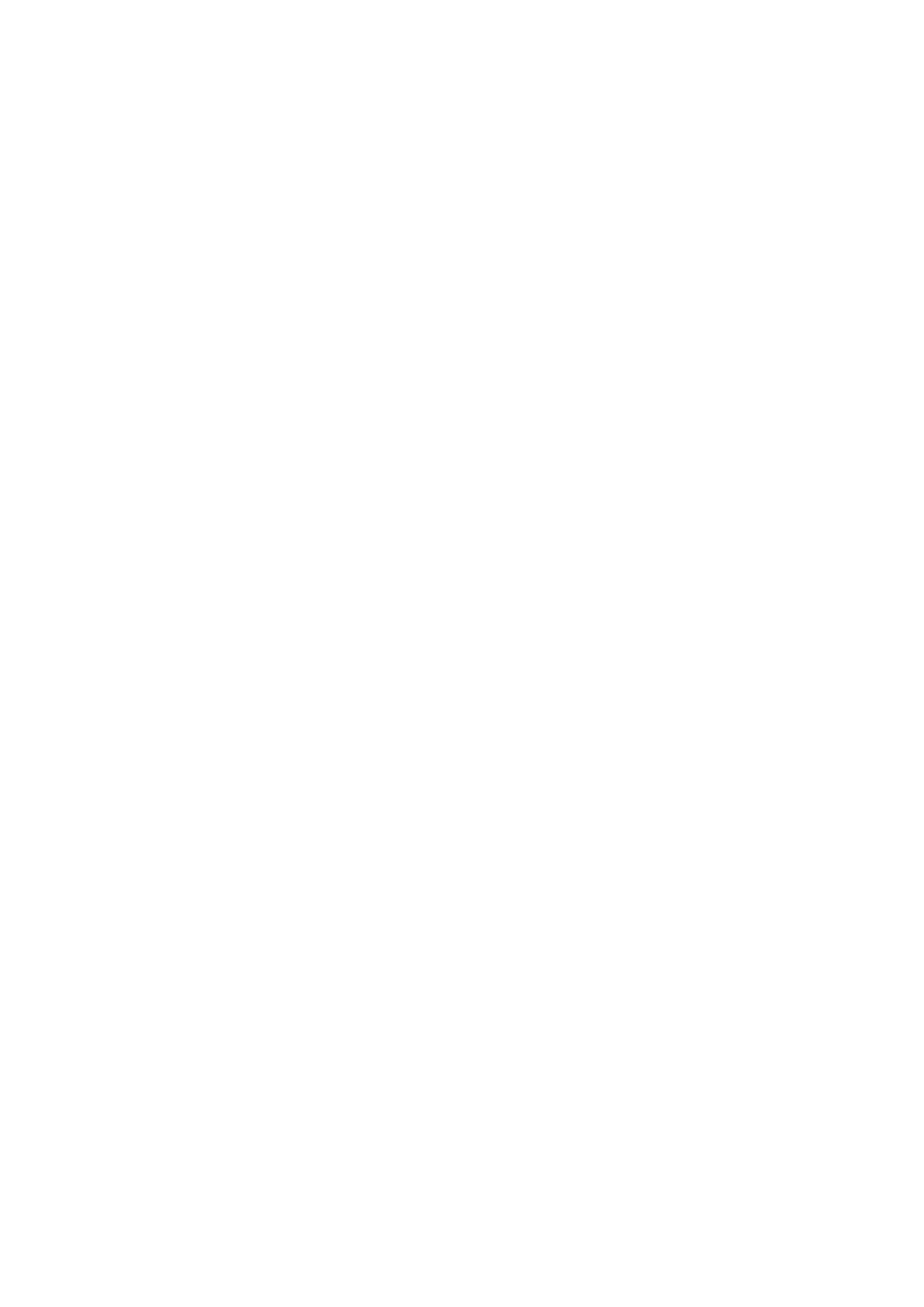# Diversity Management and Identity in Organisations

*From Liminality to Inclusion*

By Davide Bizjak

Cambridge **Scholars** Publishing

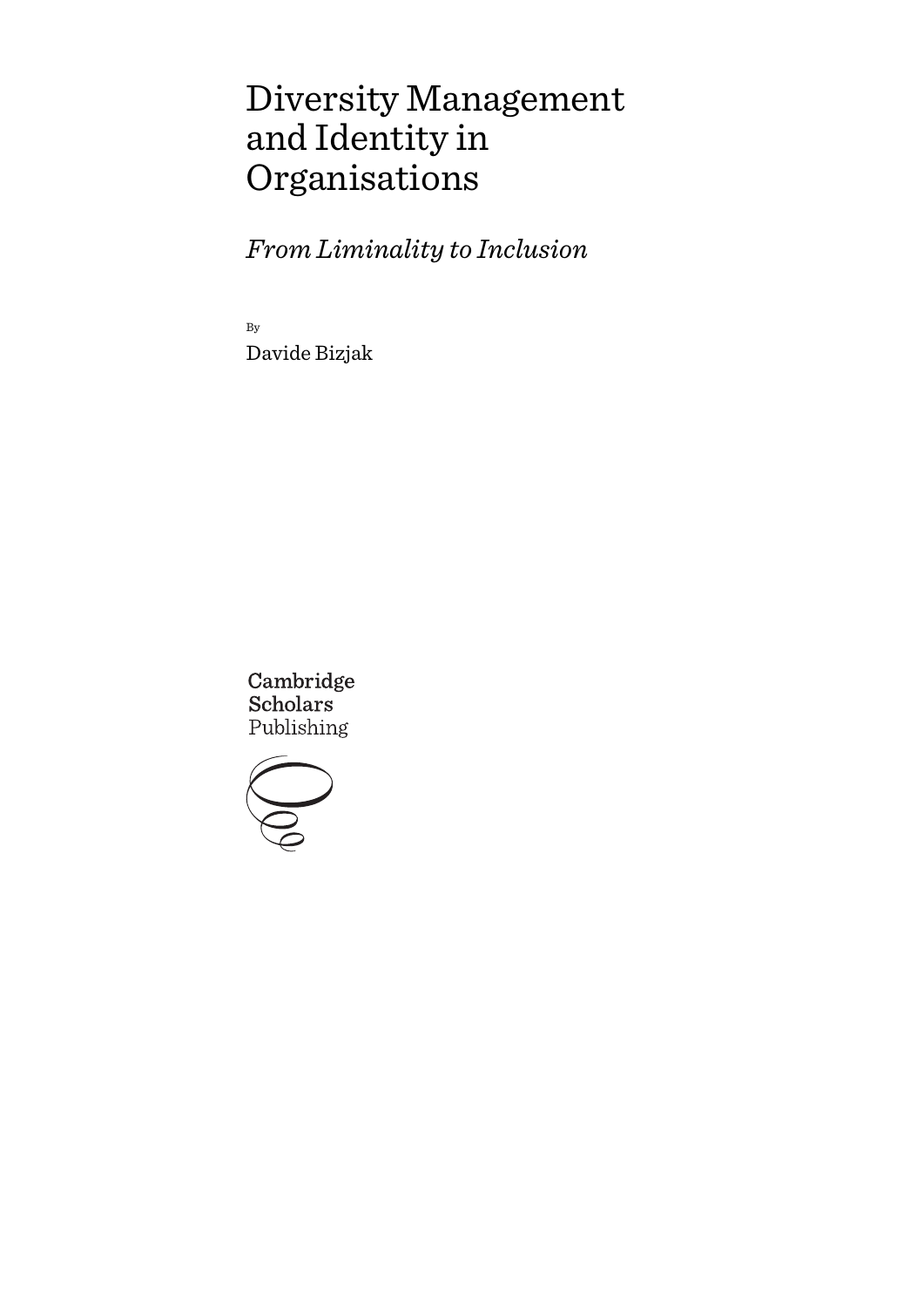Diversity Management and Identity in Organisations: From Liminality to Inclusion

By Davide Bizjak

This book first published 2018

Cambridge Scholars Publishing

Lady Stephenson Library, Newcastle upon Tyne, NE6 2PA, UK

British Library Cataloguing in Publication Data A catalogue record for this book is available from the British Library

Copyright © 2018 by Davide Bizjak

All rights for this book reserved. No part of this book may be reproduced, stored in a retrieval system, or transmitted, in any form or by any means, electronic, mechanical, photocopying, recording or otherwise, without the prior permission of the copyright owner.

ISBN (10): 1-5275-0653-3 ISBN (13): 978-1-5275-0653-4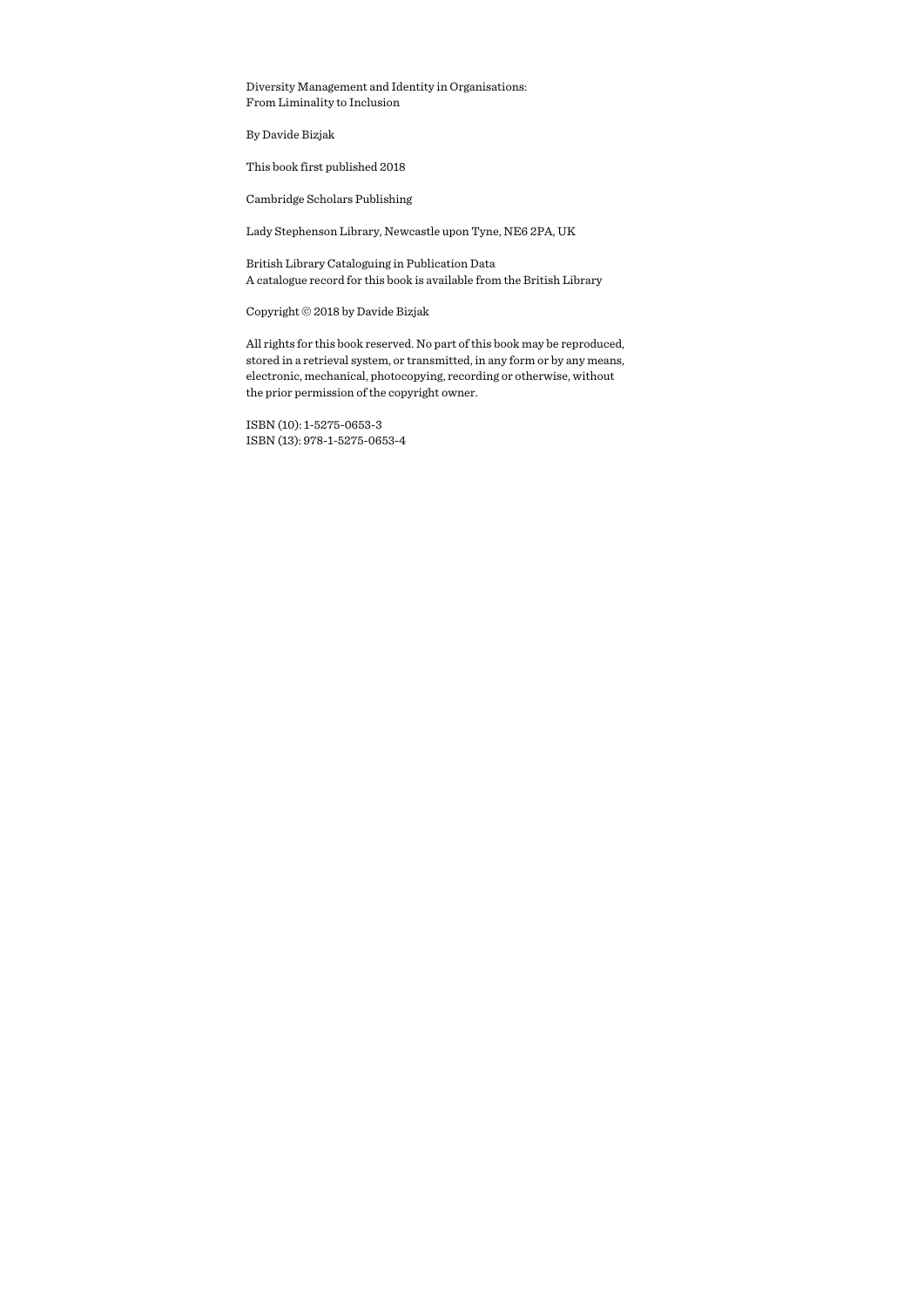## TABLE OF CONTENTS

| <b>CHAPTER ONE</b><br>Diversity Management and Gender Identity Issues in Organisation  7                                                  |
|-------------------------------------------------------------------------------------------------------------------------------------------|
| 1.3. A systematic analysis of diversity in the business and                                                                               |
|                                                                                                                                           |
| 1.5. Individual and organisational identity: an un-binary view 21<br>1.6. Organisational resistance towards a hegemonic binary system  23 |
| <b>CHAPTER TWO</b><br>Critical and Functional Approaches to Discourse Analysis in                                                         |
| 2.3.1. Being 'critical' in Critical Discourse Analysis  36                                                                                |
| 2.5.1. The growing interest in bodies and artefacts in                                                                                    |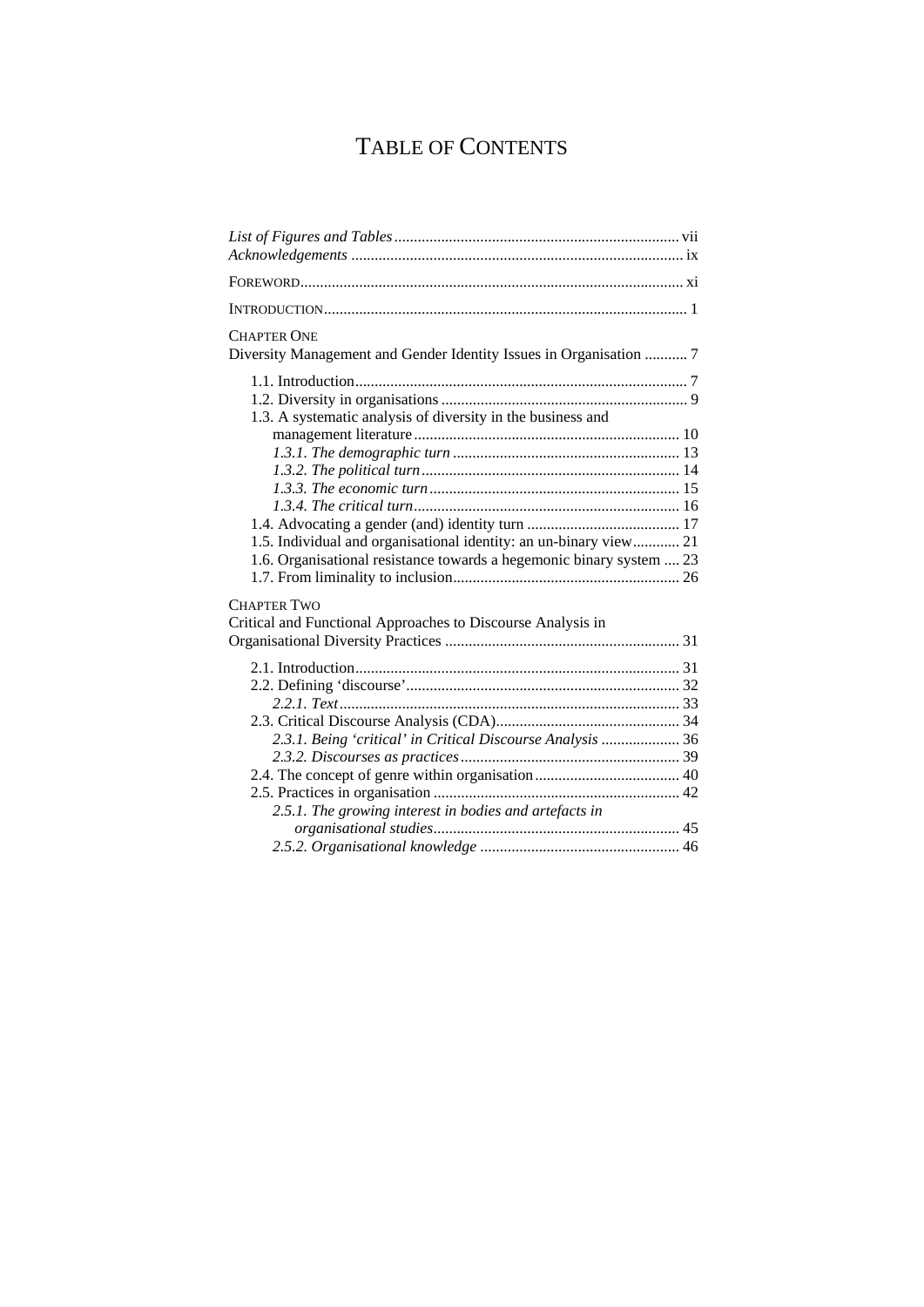#### Table of Contents

| <b>CHAPTER THREE</b>                                              |  |
|-------------------------------------------------------------------|--|
| A Critical Discourse Analysis of UK County-Based Organisations 53 |  |
|                                                                   |  |
| 3.2. How to conduct a Critical Discourse Analysis (CDA) in        |  |
|                                                                   |  |
|                                                                   |  |
|                                                                   |  |
| 3.5. The use of word frequency queries with NVivo 11  56          |  |
|                                                                   |  |
|                                                                   |  |
|                                                                   |  |
| 3.7.2. The county council: adult social care service  61          |  |
|                                                                   |  |
|                                                                   |  |
|                                                                   |  |
|                                                                   |  |
|                                                                   |  |
|                                                                   |  |
|                                                                   |  |
|                                                                   |  |
|                                                                   |  |
|                                                                   |  |
|                                                                   |  |
|                                                                   |  |
|                                                                   |  |
|                                                                   |  |
|                                                                   |  |
|                                                                   |  |
|                                                                   |  |
|                                                                   |  |

 $\overline{\mathbf{vi}}$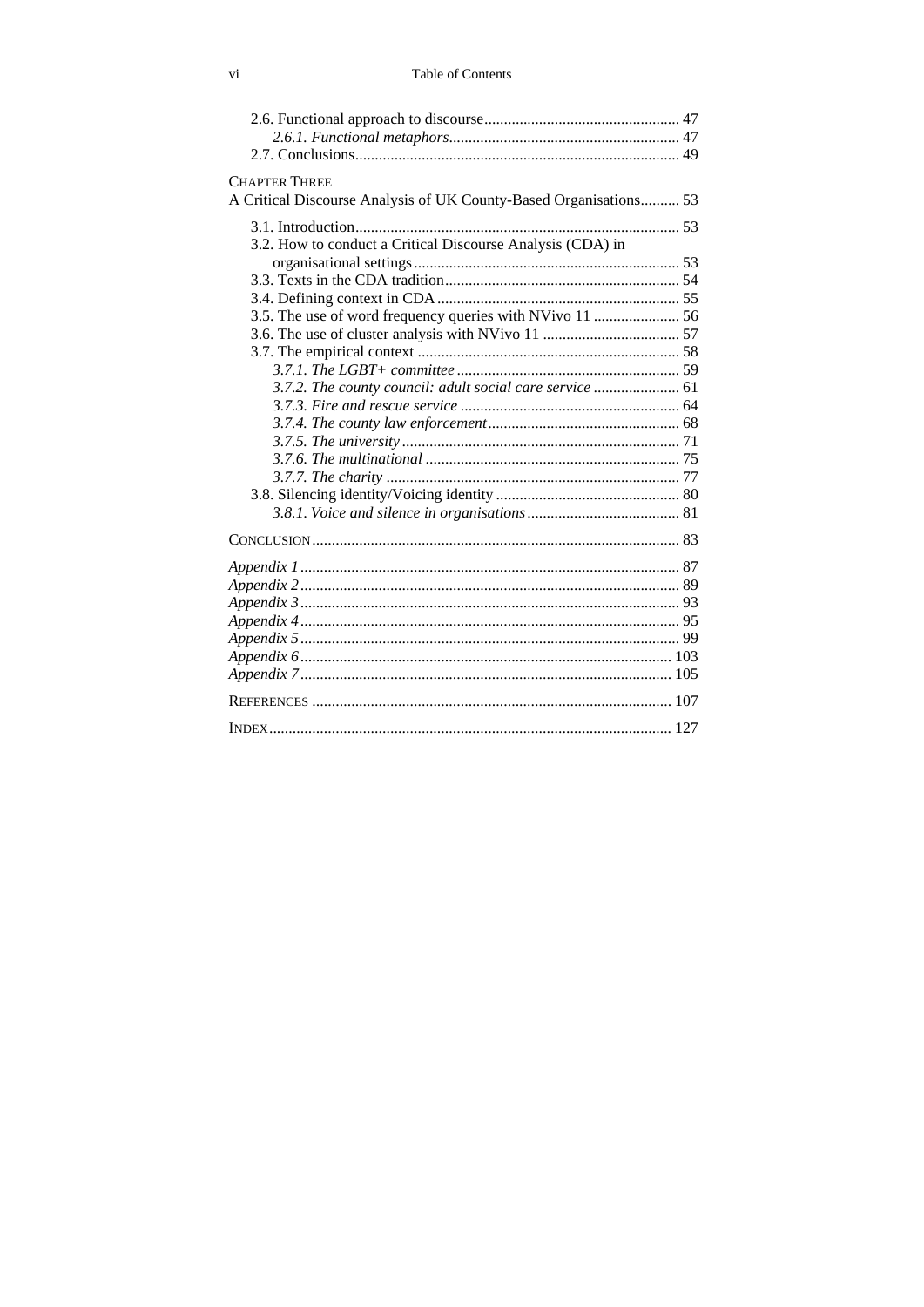## LIST OF FIGURES AND TABLES

| Figure 1.3.1. Number of articles published over the years on 'Diversity |  |
|-------------------------------------------------------------------------|--|
|                                                                         |  |
|                                                                         |  |
|                                                                         |  |
| Figure 3.7.3.1. The cluster analysis of the fire and rescue service  66 |  |
|                                                                         |  |
|                                                                         |  |
|                                                                         |  |
|                                                                         |  |
|                                                                         |  |
|                                                                         |  |

| Table 1.3.1. Overview of the journals and the number of papers (per |  |
|---------------------------------------------------------------------|--|
|                                                                     |  |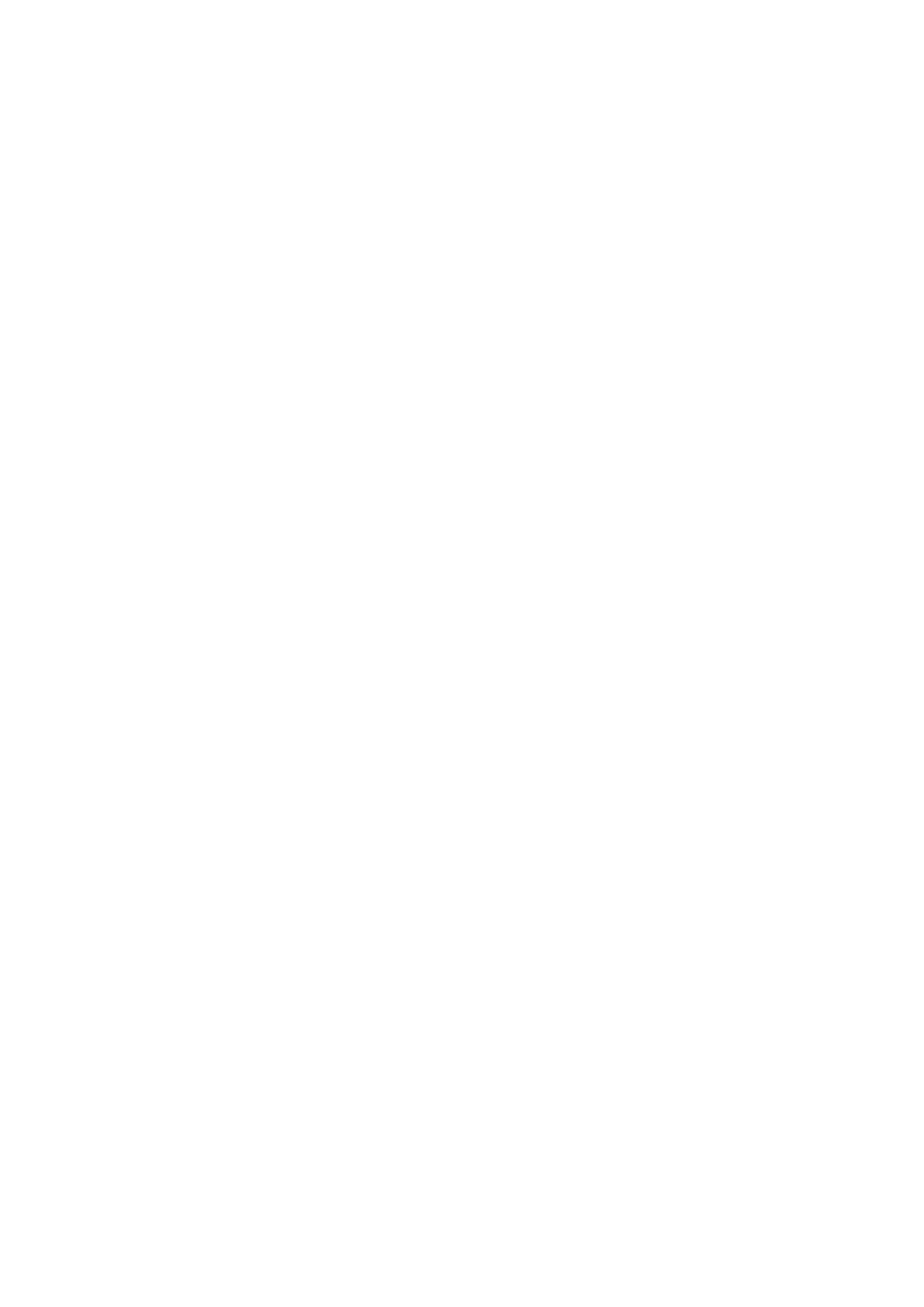### ACKNOWLEDGEMENTS

Despite the contents of this book being the sole responsibility of the author, the guidance and inspiration provided by others have played an essential role in bringing this research to the light. I am indebted to all of them.

In particular, I am grateful and proud to be part of and play an active role in the puntOorg International Research Network. I consider this network as the overall inspirational source for my whole research activity and my shelter from all forms of strictly dogmatic ideas. In this context, I wish to thank the Director of puntOorg, Professor Luigi Maria Sicca, who has played a manifold role in the accomplishment of this result. I consider him a mentor, a coach, a supervisor, and an unbeatable ally against all the odds. Additionally, I am most thankful to him in honouring me by writing the Foreword to this book.

I would also like to express my special appreciation and deepest gratitude to Professor Paolo Valerio and the SInAPSi Centre at the University of Naples Federico II. His open-mindness and his participative leadership have allowed the Centre to combine, in a sustainable way, Organisation Studies and Psychology. One of the outcomes of this synergy (already established by Professor Luigi Maria Sicca) is the partnership between the University of Naples Federico II and the Gender & Equality Office at the University of Essex, where I spent the most important part of my field research.

I am also grateful to Ilaria Boncori for her guidance during my traineeship at the University of Essex. I also thank her for her patience in reading and commenting on every part of this book.

I gratefully acknowledge the funding sources that made this research possible, especially the *Programma STAR – Linea 2* of the University of Naples Federico II, which financially supported my half year of research at the University of Essex.

I am also grateful to the scientific communities and societies that I have joined and taken part in over these years, attending their conferences and presenting the preliminary results of my work. In particular, I acknowledge the support of the European Academy of Management (EURAM) and the Standing Conference of Organizational Symbolism (SCOS). A special mention in this regard goes to the series of meetings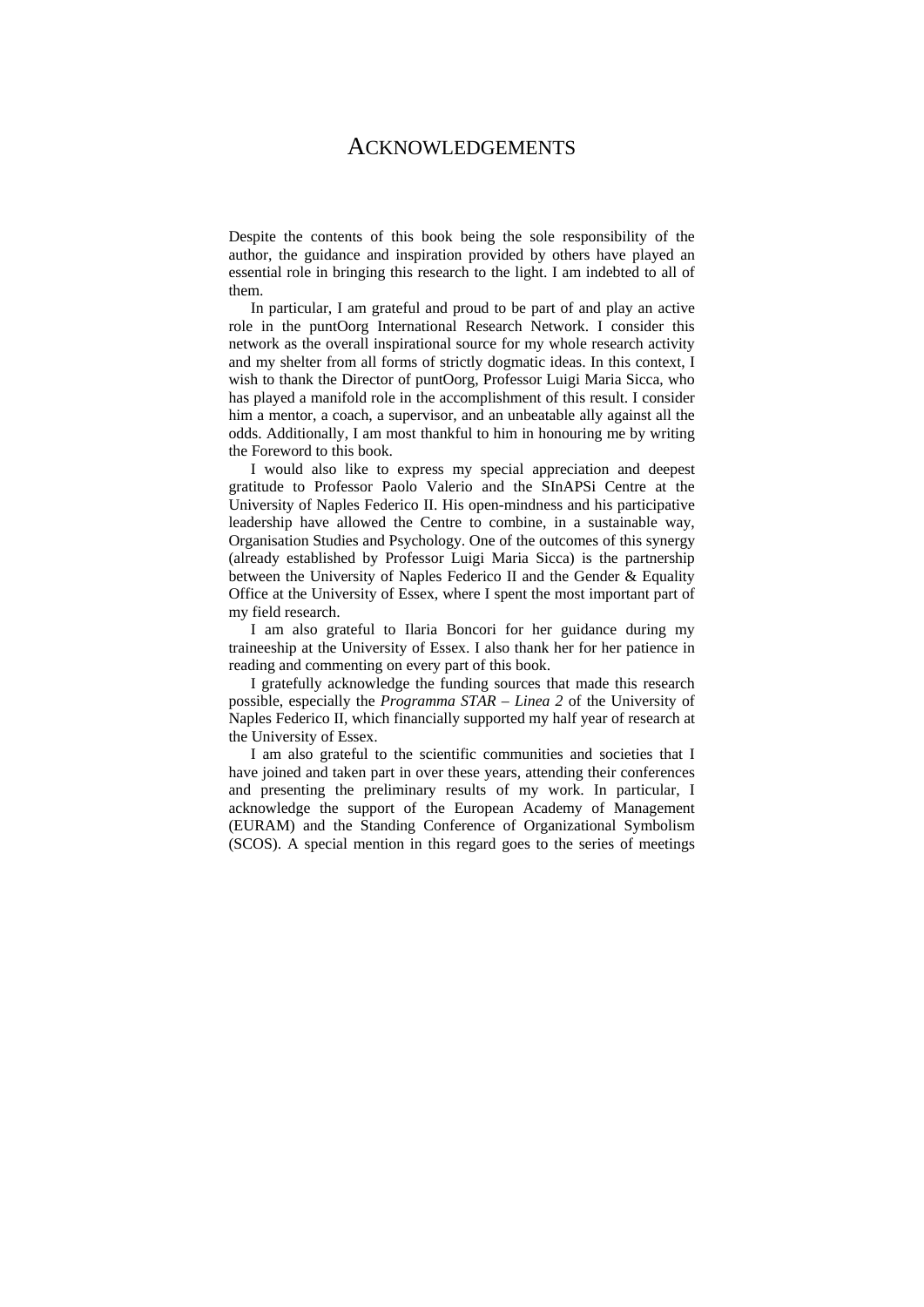"*En attendant…*", which represents a fruitful experience of academic cooperation and sharing ideas that go beyond the academic conferences solely. As well as Professor Luigi Maria Sicca, I would like to thank Professor Luca Zan, Professor Edoardo Mollona, Professor Guglielmo Faldetta, and Professor Giovanni Masino for having enriched my research experiences during "*En attendant…*" meetings. I would also like to thank two main Italian scientific communities, the Italian Academy of Business Administration and Management (*Accademia Italiana di Economia Aziendale*, AIDEA) and ASSIOA (*Associazione Italiana di Organizzazione Aziendale*, i.e. the Italian Association of Organisation Studies).

I am also very obliged to all professors and researchers in Organization Studies and Human Resource Management at the Department of Economics, Management, and Institutions of the University of Naples Federico II. In particular, other than Professor Luigi Maria Sicca, I thank Professor Paolo Canonico, Professor Stefano Consiglio, and Professor Gianluigi Mangia. The moments shared with them always offered fruitful discussion on matters related to Organisation and HR Management, and the development of ideas concerning teaching and research.

My thanks also goes to all the members of the Ph.D. board in Management at the University of Naples Federico II and to the Ph.D. programme coordinator Professor Cristina Mele, for having encouraged me in pursuing this research project, which developed from my doctoral dissertation.

On a more personal note, the most heartfelt gratitude is reserved to Antonio Fruttaldo, the person that every day reminds me that true friendship is invaluable, more than any career or personal goal. If it were not for him and his full confidence in my capacities (even when I am not entirely convinced of them myself), I would have given up at the first obstacle many years ago.

Last but not the least, I am very grateful to my family for allowing me to realise my own potential. All the support they have provided me over the years and throughout all my education was the greatest gift anyone has ever given me. Without them, I would have never reached this as well as other important life-goals.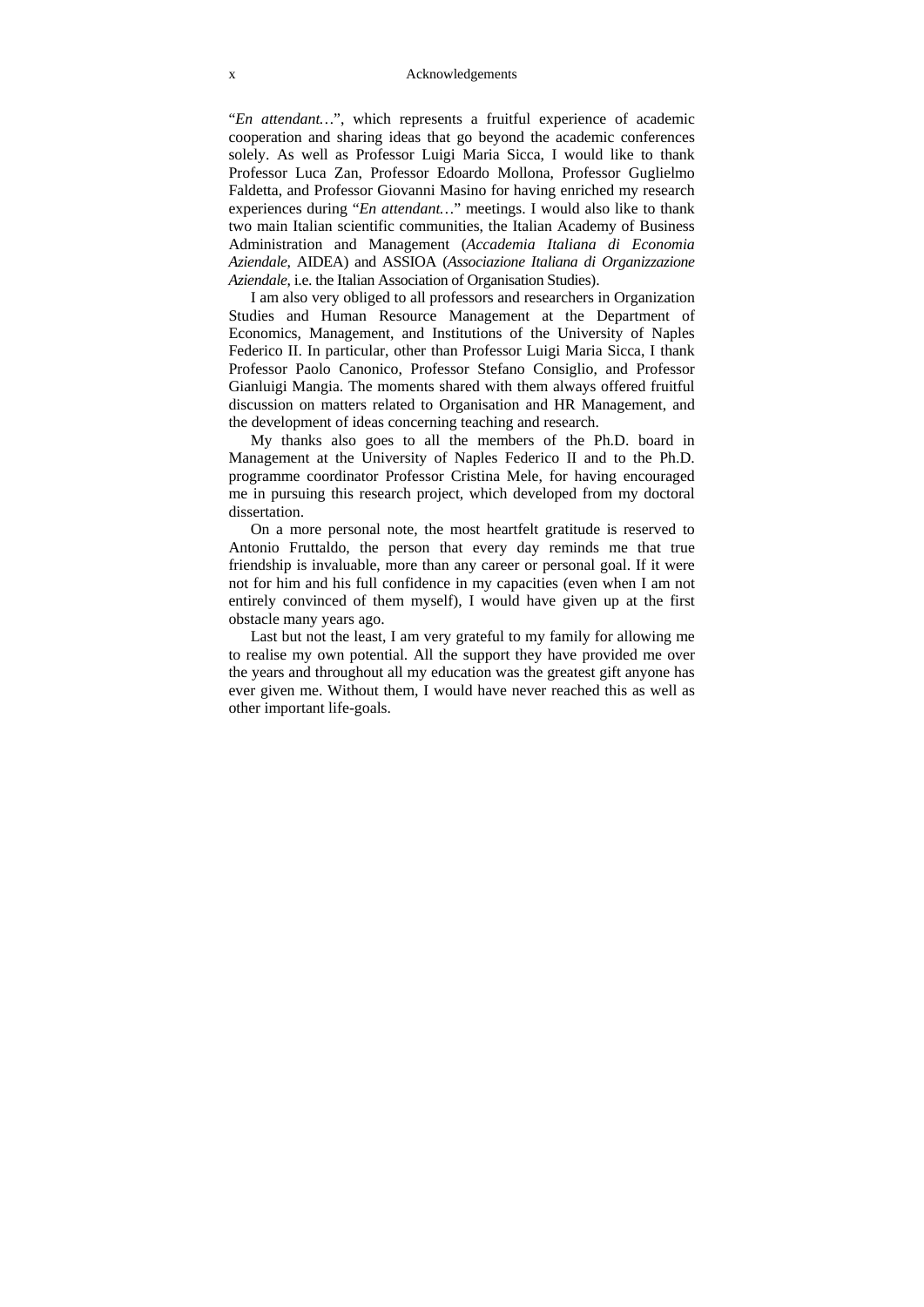### **FOREWORD**

This book is the last step of a research project on Diversity Management and Organisation launched in 2013, originating from the partnership among the puntOorg International Research Network,<sup>1</sup> the Department of Economics, Management, Institutions of the University of Naples Federico II, and the Centre for Active and Participated Inclusion of Students (*Servizi per l'Inclusione Attiva e Partecipata, SInAPSi*) of the University of Naples Federico II. This represents a widely shared interest within the international scientific community of Organisation and Management scholars.

The first steps of this project consisted of a book (Oliverio *et al*. 2015) in which we gathered the contributions of an important *parterre* of researchers and authors (scholars coming from the University of Naples Federico II and other prestigious Italian universities, and professionals, intellectuals, and practitioners), focusing on the inclusion of transgender people in labour markets and business organisations. In that project, we assumed as a starting point the role played by academic research for social development. In this regard, Gaetano Manfredi (Chancellor of the University of Naples Federico II) wrote in the preface to that book (Oliverio *et al*. 2015: 21-22):

Apart from being engaged in the creation, transmission and application of knowledge for the benefit of society as a whole (according to the three directives of *Technological Transfer and Innovation*, *Continuing Education* and *Social Engagement*), the academic institution is a fertile ground on which knowledge, skills and not strictly academic competencies meet and make it possible to push the boundaries of research and, in turn, to receive impulses and tools to reconstruct social practices. […] The redefinition of the terms of reflection on the role of the University in contemporary society seems to be one of the results of this book […]. And the fact that results have been achieved starting from a 'liminal' issue […] is a further demonstration of how the dynamics of inclusion, moving from marginality, aid its overall reconfiguration.<sup>2</sup>

 $\ddot{\phantom{a}}$ 

<sup>&</sup>lt;sup>1</sup> Further information on the puntOorg International Research Network can be found online at http://www.puntoorg.net/ (Last accessed: December 29, 2017).  $2$  Translation mine.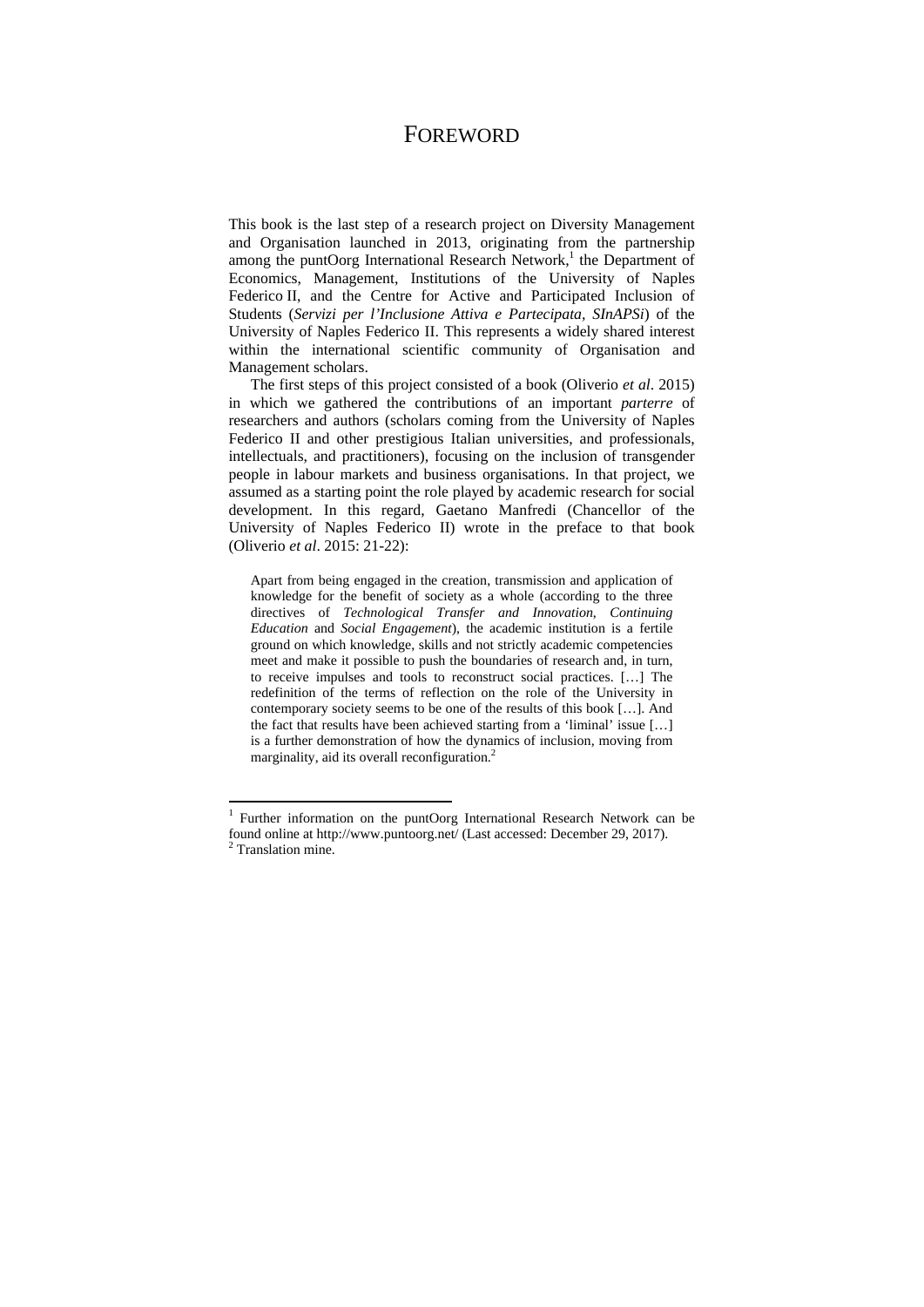A second step in our research project arises from the successful research partnership activated in those years with the University of Essex and, in particular, with its Gender  $&$  Equality Office. The result of this partnership was a second publication (Boncori 2017), bringing together different perspectives and narratives on gender identity and sexual orientation, rooted in the deepest and most personal part of our being, which is reflected in our interactions with the external world. That research was about who we are, how others see us, how we see others, and what differences gender and sexuality make in our lives, focusing on exploring and understanding matters in relation to the LGBT+ community (Lesbian, Gay, Bisexual, Transgender, and all other gender identities and sexual orientations that individuals may identify with) from different perspectives, experiences, narratives, and subjects.

These two phases of this international research project made it clear that the connection between identity and work could be (probably) understood only through the pluralism of the visual angles, starting from the principle of self-determination in defining gender identity, emotional and sexual identity.

Further research launched in 2016 within puntOorg (and now soon to be published) is represented by the work carried out by Valerio *et al*. (2018), in which – among other things – the organisational dynamics of trans people on the counterpart of the labour market are observed, that is, everything that happens inside prisons: complex and contradictory organisations that also act as 'containers', like all organisations, that welcome people excluded from the physiological dynamics of the labour market.

Alongside these early publications, our research team has participated in major managerial scientific societies' life. In particular, our most significant commitment was concentrated within the European Academy of Management (EURAM)<sup>3</sup> and the Standing Conference on Organizational Symbolism (SCOS). The attendance at these conferences has always been matched with the organisations of a cycle of seminars named "*En attendant…*", which represent a chance to share ideas and develop early

 $\overline{a}$ 

<sup>3</sup> In particular, I am referring to the EURAM track *Institutions, Resistance, Change and Power* (track chair: Luigi Maria Sicca, Edoardo Mollona, Ilaria Boncori, Stewart Clegg, Alessia Contu, Andrea Fumagalli, David Levy, Mariella Pandolfi, and Luca Solari) – Warsaw, June 17−20, 2015; and the EURAM standing track *Institutional Change, Power, Resistance and Critical Management* (track chair: Luigi Maria Sicca, Edoardo Mollona, Ilaria Boncori, Stewart Clegg, Alessia Contu, Andrea Fumagalli, David Levy, Mariella Pandolfi, and Luca Solari) – Paris, May 31−June 3, 2016.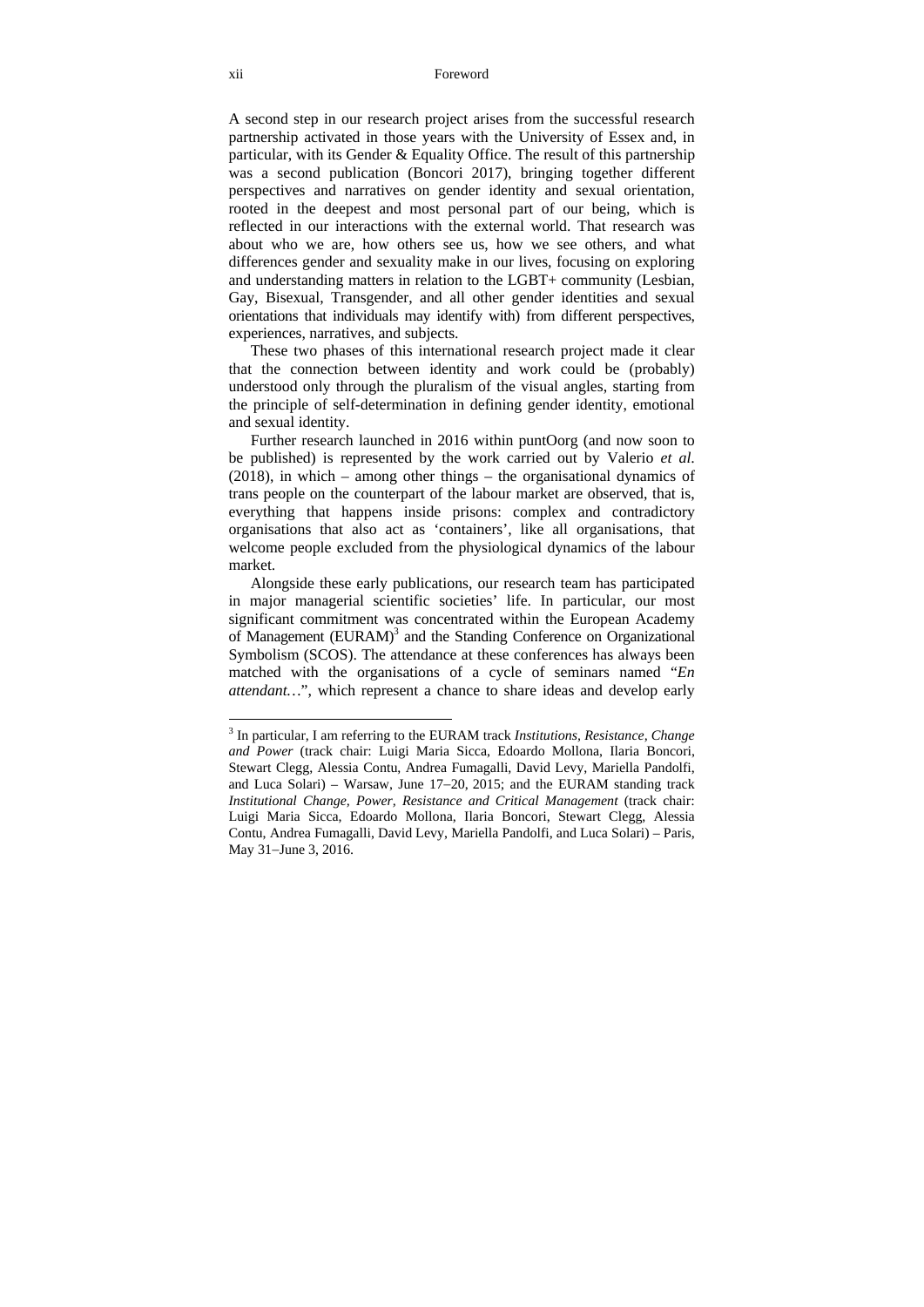research projects over the year. The organisation of these seminars represents for us as members of puntOorg a way to be the Italian players of research internationalisation, the latter considered as the main pillar of the national ministerial policy.

Consistently, several research projects have been carried out over the years with the twofold aim of recovering archetypical languages (such as Philosophy and Music, but also Linguistics and the 'hard' sciences, which are inevitable sparring partners) and sustaining the process of internationalisation of Italian research. In this matter, it is important to make reference to the *puntOorg Notebooks* (both artefacts and collections of techniques), the *puntOorg block #* (a place for young and older people to collect sketches, notes, and to look through the eyes of the other), and finally, the *puntOorg International Journal – PIJ* (an online, peerreviewed, open-access journal that publishes outstanding research rooted in the tradition of social sciences, aimed at advancing the conceptual understanding of social phenomena).

The book by Davide Bizjak is the last step and a bridge with previous experiences through the influential role played by Critical Discourse Analysis research in languaging, experiencing and organising policies linked to Diversity Management, since the textual analysis (both as a 'method' and an 'object') is the distinctive feature of the contribution by Davide Bizjak in the field of Organisation Studies. Let's see where it comes from.

\* \* \*

When in 2009 puntOorg International Research Network, already in motion for many years, began to formalise the first steps towards a gradual process of institutionalisation, I proposed to some of the (then) young students of Business Organisation to participate in a research project focusing on the Organisation-Text equation. The basic question was already addressed in previous international research experiences under the label 'Organisational Culture and Symbolism': 'reading' and 'writing' organisations as if they were real 'texts', with their own grammar, syntax, and a textual and symbolic interpretation.

This approach consisted of overcoming the 'literary' metaphor (i.e. organisations are *like* texts), and giving space to a 'scientific' metaphor, so as to produce new networks of concepts (Boyd 1979), far beyond the aesthetic side of metaphorisation that is typical of the substitution of a proper term with a figurative one, thanks to a mere symbolic transposition of images. On that occasion, I proposed to Davide to work on the paper by John Hendry (2006). That was probably the first meeting of the author of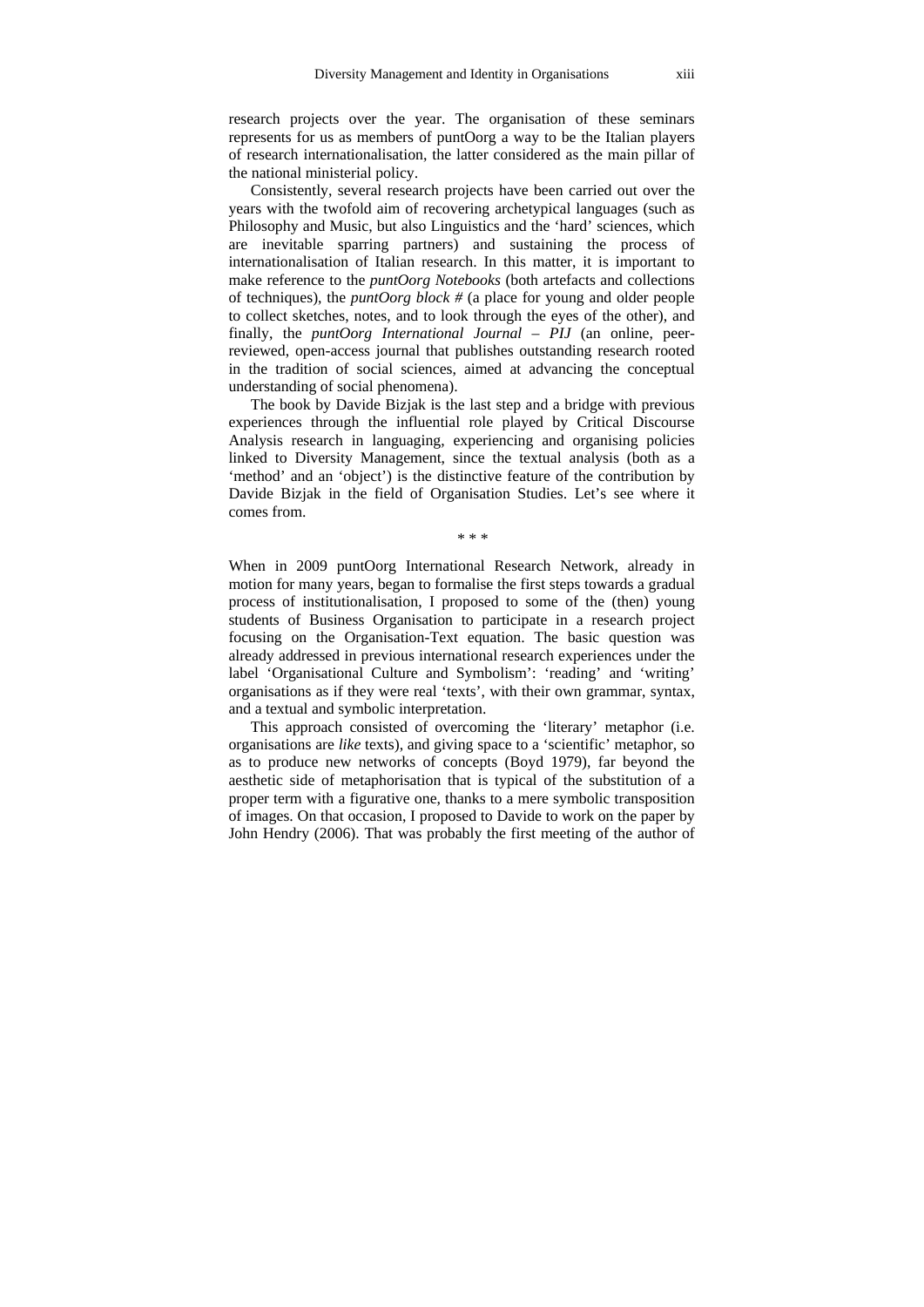#### xiv Foreword

this book with the strategic role of textuality for the understanding of Management. The paper on which Bizjak worked explored the double tyranny of *economic thinking* and *technicism* to the detriment of seeing education and management, highlighting the strength of a humanistic management in basic research, applied research, teaching and management training. That challenge on textuality (and the debate on humanistic knowledge as a water-bearer of managerial and organisational knowledge) is today expressed in the (methodological and empirical) research carried out by Davide Bizjak through the exploration of three different topics: diversity, identity, and discourse.

\* \* \*

In our approach, LGBT+ people in organisations *make the essential visible*,<sup>4</sup> up to enriching and expanding the nature of the firm (Coase 1937). The need to enrich the nature of the firm by going beyond the tradition of industrial organisation studies is not recent (Sicca 2016): I am thinking, for instance, to the contribution of the Tavistock Institute (see Klein 1946, 1959; Bion 1961, 1962a, 1962b; Jaques 1955; Menzies Lyth 1959) that was able to meet the challenge of creating a bridge between theoretical disciplines and organisational practices, which might be perceived (perhaps only apparently) as very different from each other, thus, offering methods of analysis of institutions, both for research-action and organisational diagnosis. Following the tradition established by the Tavistock Institute, this methodological proposal affirms the idea that in addition to the declared, explicit, visible, formalised and shared functions, there are others that enrich the nature of the firm: these are the liminal ones, powerful sources of learning, sources of knowledge and value creation, one for all the invisible function of social mediation, starting from the management of anxiety. The organisations studied by Davide Bizjak make evident, as it happens under the lens of a microscope (Sicca 2000), that all organisations are specialised systems in the management of anxiety. A *container* is a space that *contains* something else: for example, the adult life of those who work in that *container*. A *container* marking the time of a society geared to productivity and efficiency. However, to *contain* also means to play a reassuring role with respect to infantile anguishes that remain unconscious even in adult life.

This is the double meaning derived from Wilfred R. Bion (first following Freud and, later, one of the founders of the Tavistock Institute)

 $\overline{a}$ 

<sup>4</sup> Inspired by *The Little Prince*'s (de Saint-Exupéry 1943: 86-87) famous quotation "what is essential is invisible to the eye".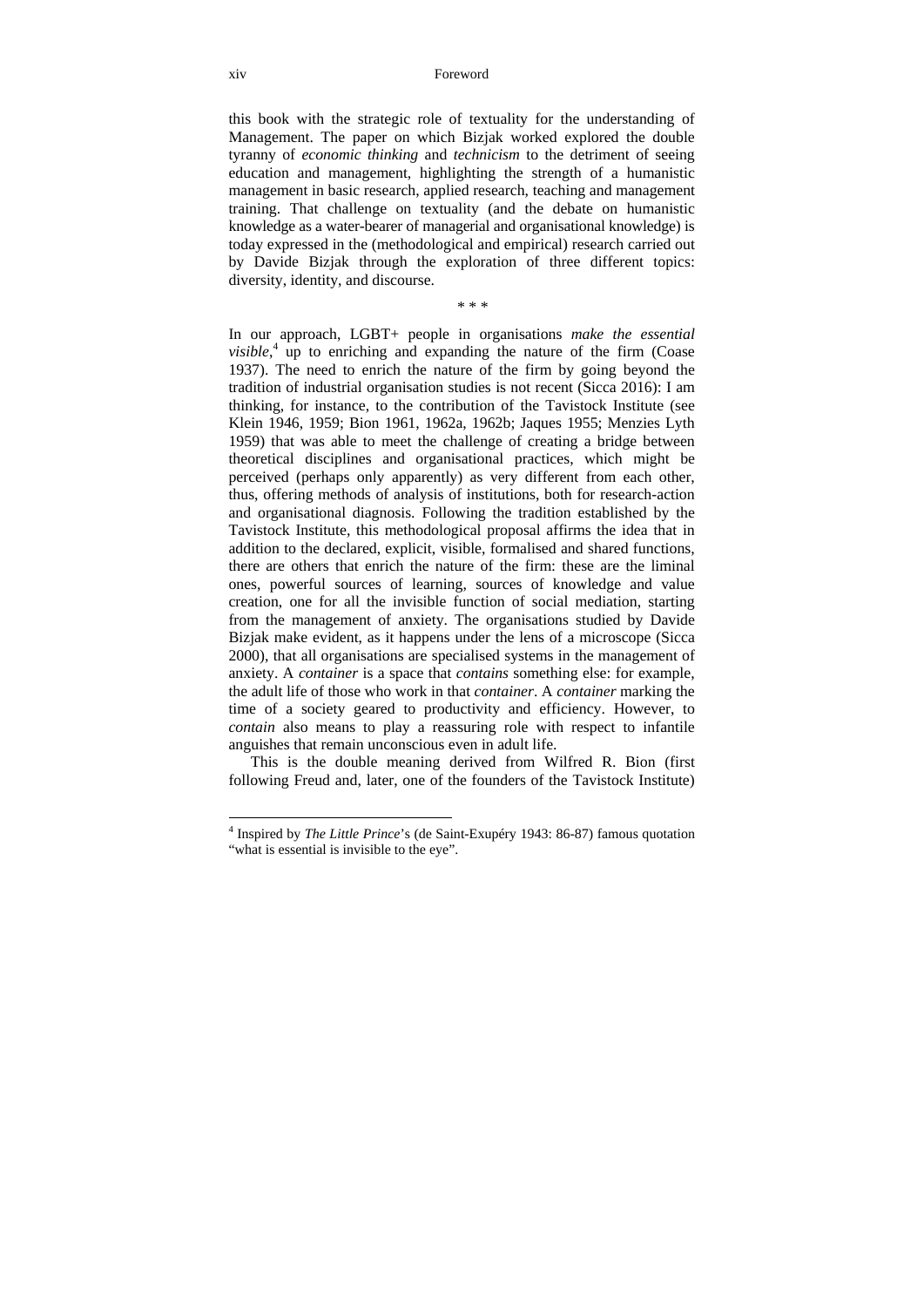to highlight a 'function' (also in the mathematical sense, as a relationship between two entities), which is essential for the mental proceeding and understanding of the development of identity.<sup>5</sup> In this sense, the organisations analysed by Bizjak are (also) *containers*, and they play these roles: working and providing identities. These organisations punctuate the times of sleeping and waking, productivity and affections; they establish the degree of socially necessary aggressiveness and the punishable quota. Like all other containers, they also perform the function of the metronome and mark the beginning and end principle.

\* \* \*

Davide Bizjak's research deals with an increasingly important empirical field, through consolidated categories in the tradition of organisational studies. He does that by linking 'object' and 'method' through the central role of textual analysis. A bridge that arises from an interest deeply felt by the author, from his own intuition on the different ways to make discourse analysis a basis for managerial research. An insight which then becomes research militancy. And when intuitions are grafted onto tradition, intuitions themselves are like sparks capable of igniting the fire of innovation. A long-term innovation since it is a process innovation (method), which transcends the transience of products (objects).

> LUIGI MARIA SICCA Full Professor of Organization and HR Management University of Naples Federico II

<sup>1</sup> <sup>5</sup> See Bion (1962a, 1962b).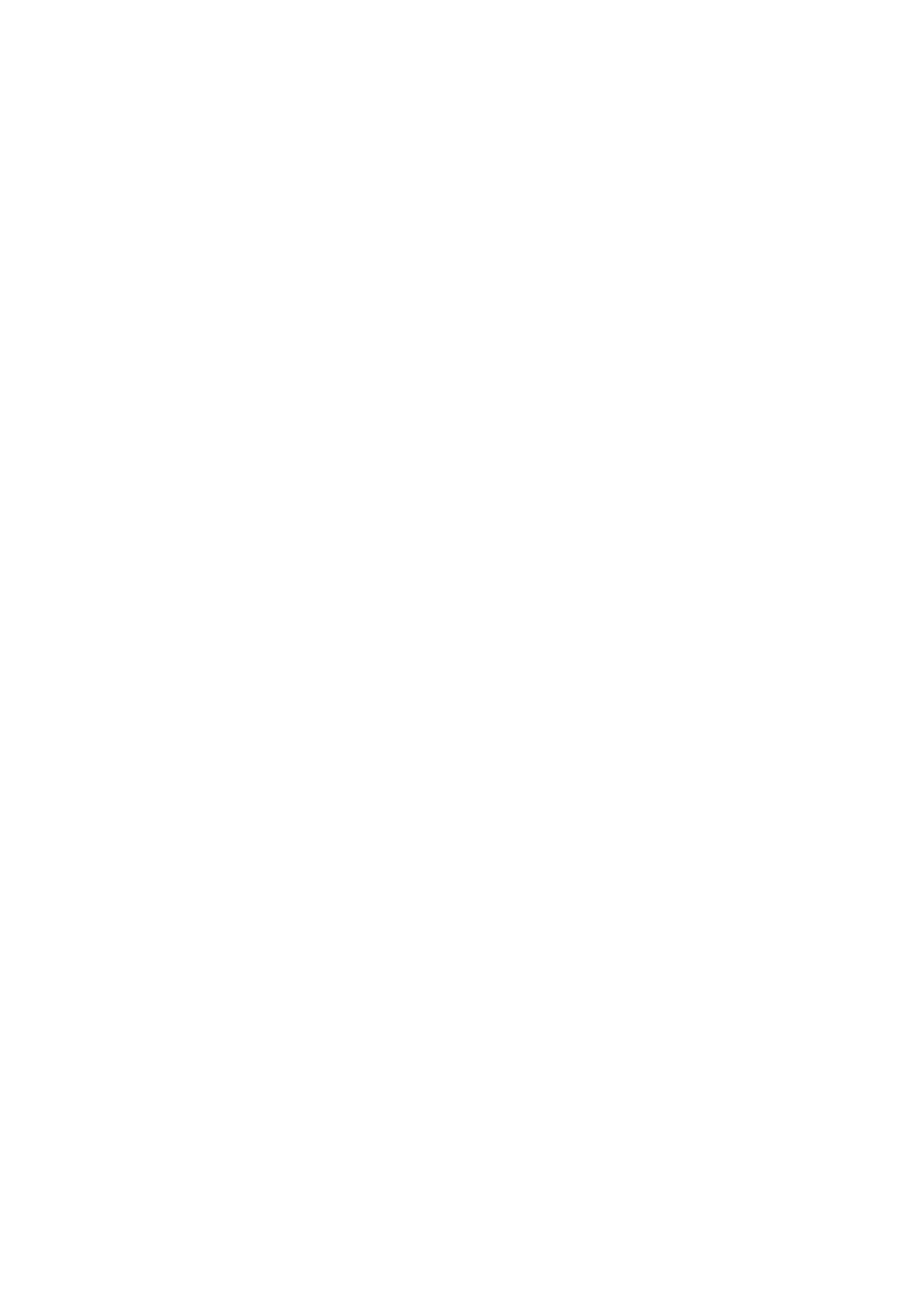## **INTRODUCTION**

The primary objective of this book is to advance a conceptualisation of gender identity within Diversity Management that takes into account the linkages between individual and organisational identity, thus, moving from liminality, where gender is considered merely as a binary and diversity as something to manage, to inclusion, where diversity means a commitment to supporting a processual way to approach both belongingness and uniqueness within organisation (Shore *et al*. 2011).

Although anthropologists have studied cultural diversity for many years, the idea of diversity has only been tackled in management literature in the last thirty years (Jonsen *et al*. 2011). The interest in diversity in organisation commonly starts with the report *Workforce 2000* (Johnston and Packer 1987). Diversity Management, as a scholarly concept, is used for the first time in this report published by the Hudson Institute (Tatli *et al*. 2012). Firstly, Diversity Management has been considered as a shift from the anti-discrimination paradigm (i.e. ruled by the law) to legitimacy concerns (Kwon and Nicolaides 2017). Since then, diversity issues in organisation have raised awareness within the public discourse (Roberson 2006), nurturing societal pressures that have encouraged organisation in managing workplace diversity (Singal 2014).

Thus, Diversity Management, which can be defined as the "collective amount of differences among members within a social unit" (Gotsis and Kortezi 2013: 949), has increasingly become paramount for scholars due to many reasons. Globalisation requires more "interaction among people from diverse culture, beliefs, and background than ever before" (Senichev 2013: 337) and the demographic change in society is also reflected in organisations (Gotsis and Kortezi 2013).

What challenges does Diversity Management in organisations have to cope with, and to what extent the relationship between individual and organisational identity could help us prevent any form of discrimination (Shore *et al*. 2011) and foster inclusiveness in organisation?

Until the 1980s, the concept of identity was absent in organisation studies (Anteby and Anderson 2014). The first contribution on organisational identity is by Albert and Whetten (1985), claiming that identity is made by the most stable elements of the organisation, without which an intelligible recognition of the organisation is not feasible. Since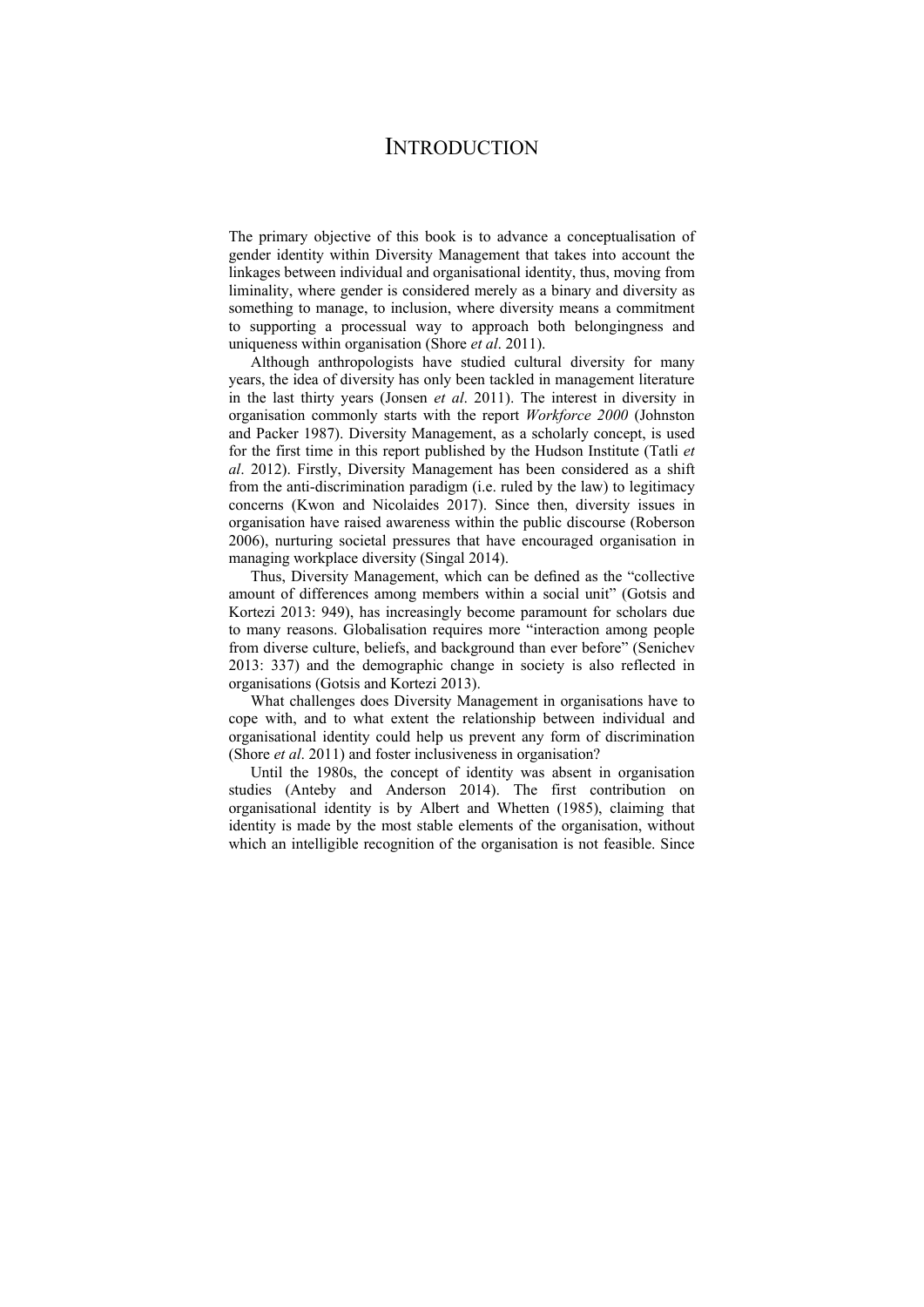this first contribution, management scholars have traditionally inquired into identity, connecting the concept of identity to almost every topic in management studies (Alvesson *et al*. 2008).

From the extensive literature available on this topic, only those contributions that allow us to observe an interaction between identity, at the organisational level, and the construction of identity, at the individual level, might be considered noteworthy. Following this criterion, the concept of identity evolves, in organisational studies, from an individualistic (Albert and Whetten 1985; Huff 1990; Fiol and Huff 1992; Brown and Starkey 2000; Gioia *et al*. 2000) to a social view (Ashforth and Mael 1989; Scott and Lane 2000; Alvesson and Willmott 2002; Hatch and Cunliffe 2013).

The variable of gender (meant here as the variable of the construction of individual identity) implicitly explains how the frontier of diversity in organisations moves from a restrictive approach to an extensive one (Sicca 2016). The world of gender in Diversity Management is often seen from a binary perspective without considering one of the most significant sources of discrimination in our daily experience of organisation that is linked to the sexual orientation and gender identity of individuals. For instance, Simon (1947) claimed that a process of identification is complete when the decision-making process is made on the basis of the consequences at a group level rather than at an individual one. The binary view in western societies daily influences some of our behaviours and fosters some practices of exclusion within organisation (Gagné and Tewksbury 1998). Gender is assumed as defined in only two ways of male/female (Dentice and Dietert 2015; Knights 2015). This distinction is taken for granted, designing the intelligibility of agency within our social systems (Butler 1999).

The view of the world, seen as ruled by heteronormativity and masculinity (Schilt and Westbrook 2009), implies that those who do not perceive themselves as conforming to this binary system, live in organisations in a constant state of resistance. Butler (1999) considers how sex and gender are considered too close in our binary society, exploring the world of drag queens who challenge the pre-constitutive view of a binary system where the performativity confirms gender stereotypes on a daily basis (Spicer *et al*. 2009).

While most people support biological determinism, a question should be raised on whether or not biology determines gender identity and if it is possible to change one's sex and assume a new identity (Dentice and Dietert 2015). Indeed, as "Butler (1999) argues that both sex and gender differences are equally cultural constructions but ones that are dominated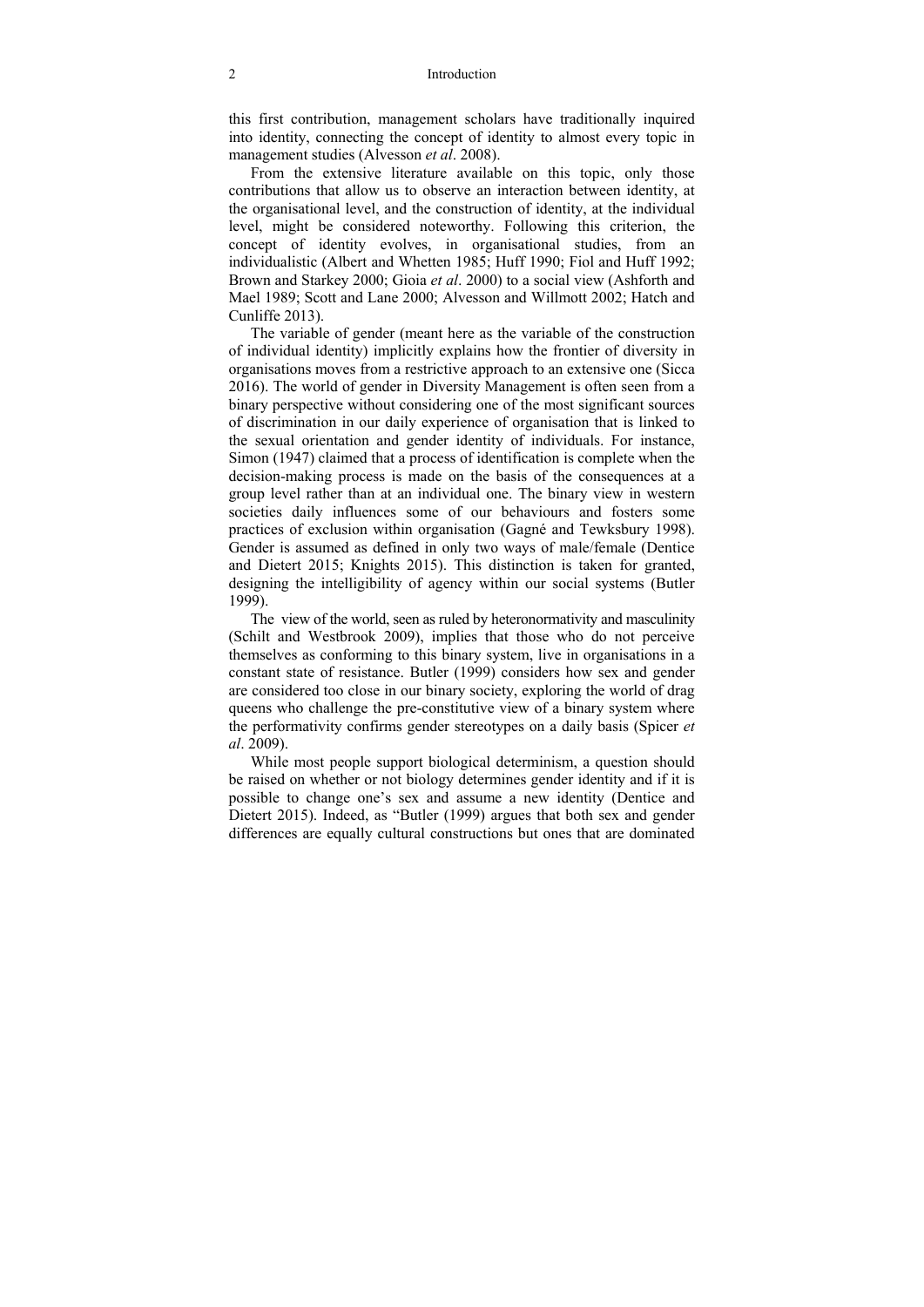by norms of heterosexuality" (Knights 2015: 203), this entails that "dissolving binaries, by contrast, invites a collapsing of the terms so that they no longer sustain and reproduce the polarities, which reflect and reproduce the domination of discourses of masculinity" (Knights 2015: 206).

More than other methodologies, Critical Discourse Analysis looks adaptable to analyse the context of discrimination in the case of people's gender, ethnicity, sexual orientation, and gender identity, among others. Indeed, the two main characteristics of CDA are the attention to the context where the discourse is produced (Leitch and Palmer 2010) and its relation to power (Wodak and Meyer 2001). This method is based on the use of text, as artefacts produced by organisations (notably, financial report, ethical codes, and many others); and talk, as discourse daily produced by members of organisations.

On the basis of the previous observations, this research is mainly qualitative in its approach (Myers 2013), and it is based on desk-based research, semi-structured interviews, and focus groups with public organisations in a UK county, such as law enforcement agencies, the county council, social work services, and others. These methods have been employed both with managers (especially coming from bigger corporations with a clear diversity policy) and employees.

The analysis of the data is mainly based on an interpretative approach (Silverman 1993), and it has been carried out with the support of the NVivo 11 Pro software (QSR International Pty Ltd. 2015). The purpose of this multifaceted methodology is to grasp the dark side of organisational inclusion and, at the same time, the profound reasons of discriminations, which sometimes occur even through the most inclusive actions. These different sources will be placed in the same stream of interpretative results through content analysis, aimed at intercepting the different point of view of managers and workers.

Indeed, Diversity Management studies are currently polarised towards at least two approaches (Tatli 2011): a critical approach, where discrimination among groups is seen through the lens of power and resistance; and a mainstream approach, where all the solutions and the practices adopted in managing diversity are linked to performances. Establishing a relationship between diversity and performance makes the interplay among different dimensions challenging to grasp. Diversity Management deals with age, race, nationality, disability and sexual orientation (Salomon and Schork 2003). Therefore, the concepts of gender and identity are often interconnected, not always with an explicit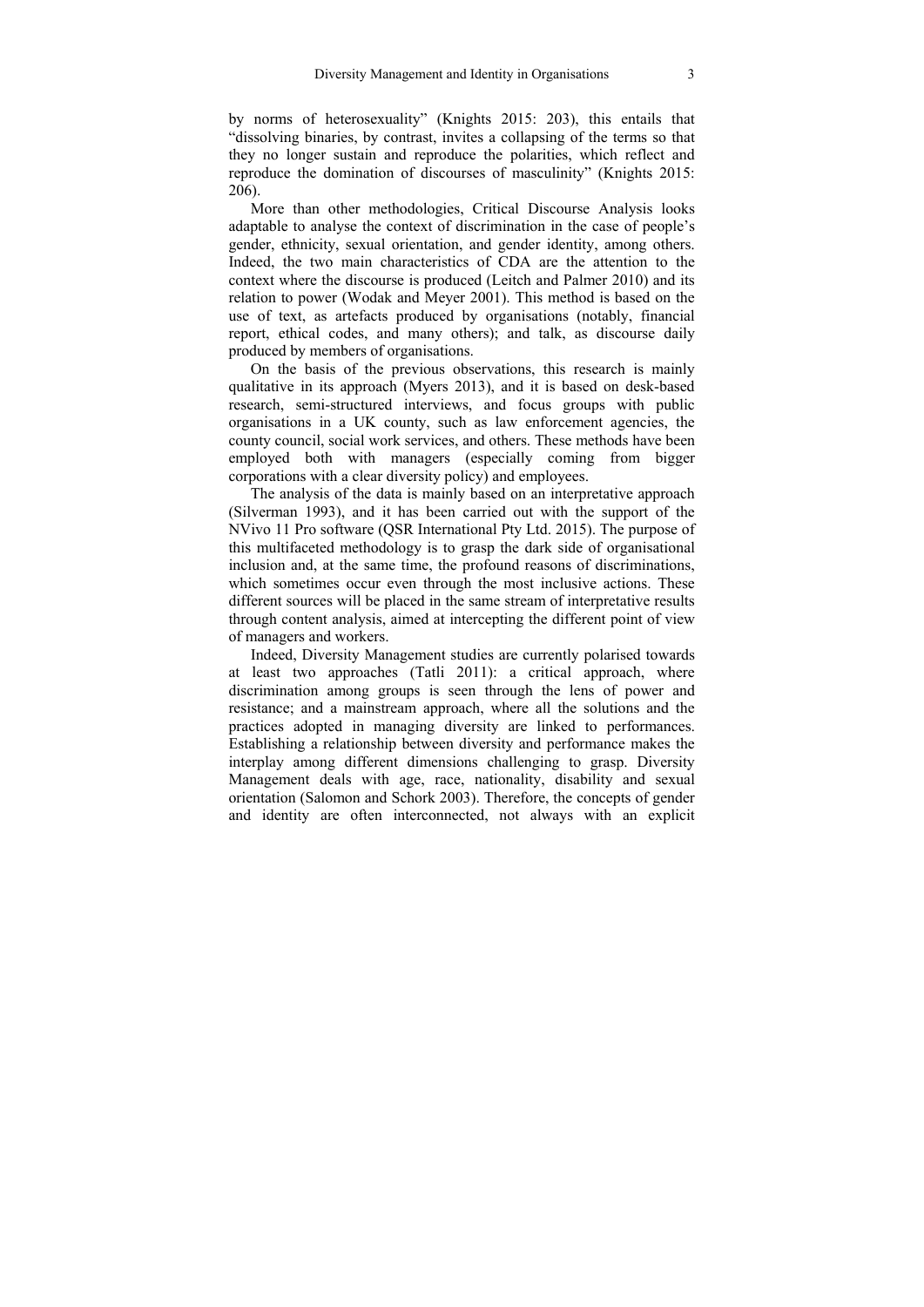#### 4 Introduction

acknowledgement by diversity scholars, especially within the Diversity Management literature.

In order to foster interaction between identity at the organisational level and the construction of identity at the individual level, it is worth trying to set a dialogue between gender and identity into Diversity Management literature. Setting the boundaries and including minorities imply a relationship between the identity of those who embody the minority population and the organisation (and its boundaries). In this context, the term 'liminality' is proposed to capture this phenomenon (van Gennep 1960; Turner 1969). Liminality refers to the faintness of the perception on the part of the organisation that condemns that group or individuals to a quasi-invisibility. The recognition of the specificity of people, who move from a condition of liminality to its opposite, that is, a condition of acceptance, can be compared to the process of inclusion of those people that move along a continuum from a condition to a new one, and stop in a place in-between (Dentice and Dietert 2015).

The observation of identity's social construction processes (both for individual and for organisation), the different ways in which minorities are discriminated within organisations, could be interpreted as new ways to foster inclusive processes. Instances of discriminatory acts can be classified in forms of formal discrimination (e.g. harassment, insults, acts of violence) or informal discrimination, that is, the set of acts or lack of policies that do not include and protect minorities (Priola *et al.* 2014). Avoiding both forms of discrimination means fostering the construction of inclusion. A sense of belongingness needs to be accompanied by the fostering of uniqueness. According to Shore *et al*. (2011), we can assume the concept of inclusion as the result of the relationship between belongingness and uniqueness. Hence, the feeling linked to being part of a group alone is not a sufficient condition in order to make inclusiveness flourish. It does not matter whether an employee occupies a good position in the organisation's chart. What truly matters is that the elements that make that individual unique are involved in decision-making processes.

In order to accomplish the aforementioned objectives, the book will unfold as follows: in Chapter 1, the issue of Diversity Management is addressed through a systematic literature review of this field of investigation (Tranfield *et al*. 2003; Crossan and Apaydin 2010), followed by an introduction to identity issues in organisations, with some insight concerning the possible meaning of identity for both individuals and organisations. Chapter 2 introduces the methodology used to analyse the empirical data, that is, Critical Discourse Analysis. This kind of method gives the possibility to observe acts of resistance and power relationships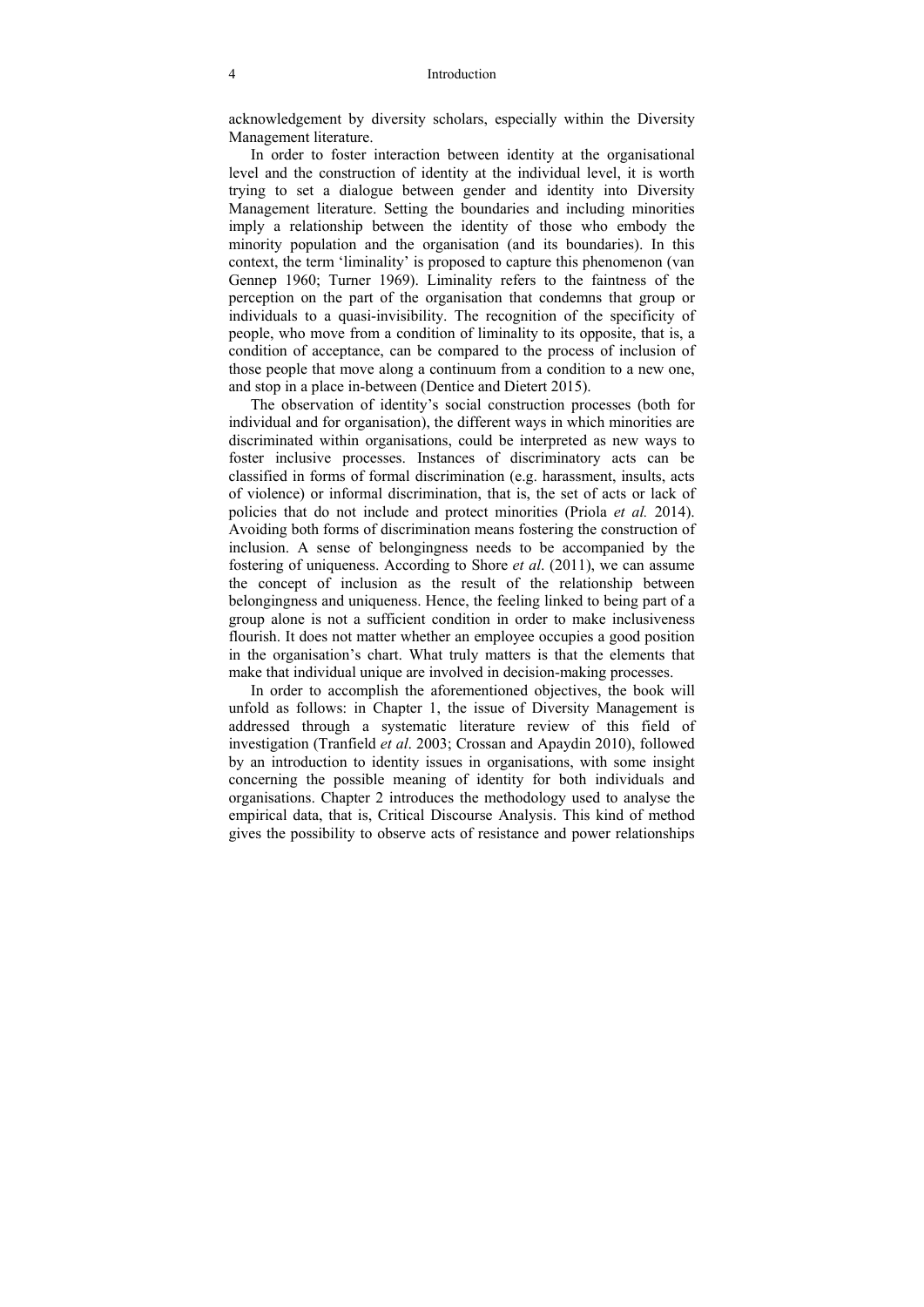through the analysis of texts coming from different sources (Fairclough 1989, 1992, 1995). In Chapter 3, after a presentation of the tools (both theoretical and technological) used in conducting the interviews and in the collection of the corpus of texts, the empirical field will be presented and analysed. The research has been conducted in the UK, within one of the counties based in England. In particular, seven organisations have participated to the study at a twofold level: the first was allowing the author to participate in meetings of the LGBT+ committee, established and promoted by the university of the county, which comprised all the organisations involved in the study. The committee has the primary aim to promote a culture of inclusion and share knowledge and best practices for issues concerning the discrimination towards  $LGBT+$  people<sup>1</sup> in the workplace. In order to accomplish this task, the committee encourages the participation of both private companies and public bodies, in order to create positive contamination among areas of interventions.

Drawing on the analysis conducted, some significant issues of distance between the discourse and organisational practices have emerged. Indeed, even in gender and equality policies, diversity categories (e.g. inclusion, anti-discrimination, equality, etc.) are usually far from people-related issues (e.g. community, individuals, members, etc.). These results, which will be analysed in Chapter 3, have emerged from an innovative theoretical and methodological perspective, which combines the organisational analysis conducted through the interviews and the content analysis made through the methods coming from the Critical Discourse Analysis tradition. From a theoretical point of view, concepts related to diversity and identity have been discussed within the policy adopted by the organisations themselves, and then they have been confirmed in some of the interviews conducted with people that deal daily with discrimination and exclusion issues. Somehow, the importance of the relationship between individual and organisational identity has emerged as a critical means of anxiety containment, as discussed in the next Chapter.

 $\overline{a}$ 

<sup>&</sup>lt;sup>1</sup> The acronym LGBT+ is used here to refer to Lesbian, Gay, Bisexual and Transgender communities and individuals. The plus at the end of this acronym is used to include other groups relating to non-conforming sexual orientation and gender identity, such as Asexual, Genderqueer, Intersexual, Non-Binary, Pansexual, Queer, Questioning, etc. individuals. No form of disrespect or erasure is intended here in not using other types of initialisms or terms appropriate to different languages and cultures. The author has adopted the acronym LGBT+ because he feels it represents the most inclusive, concise, and comprehensive way to refer to this ever-growing community.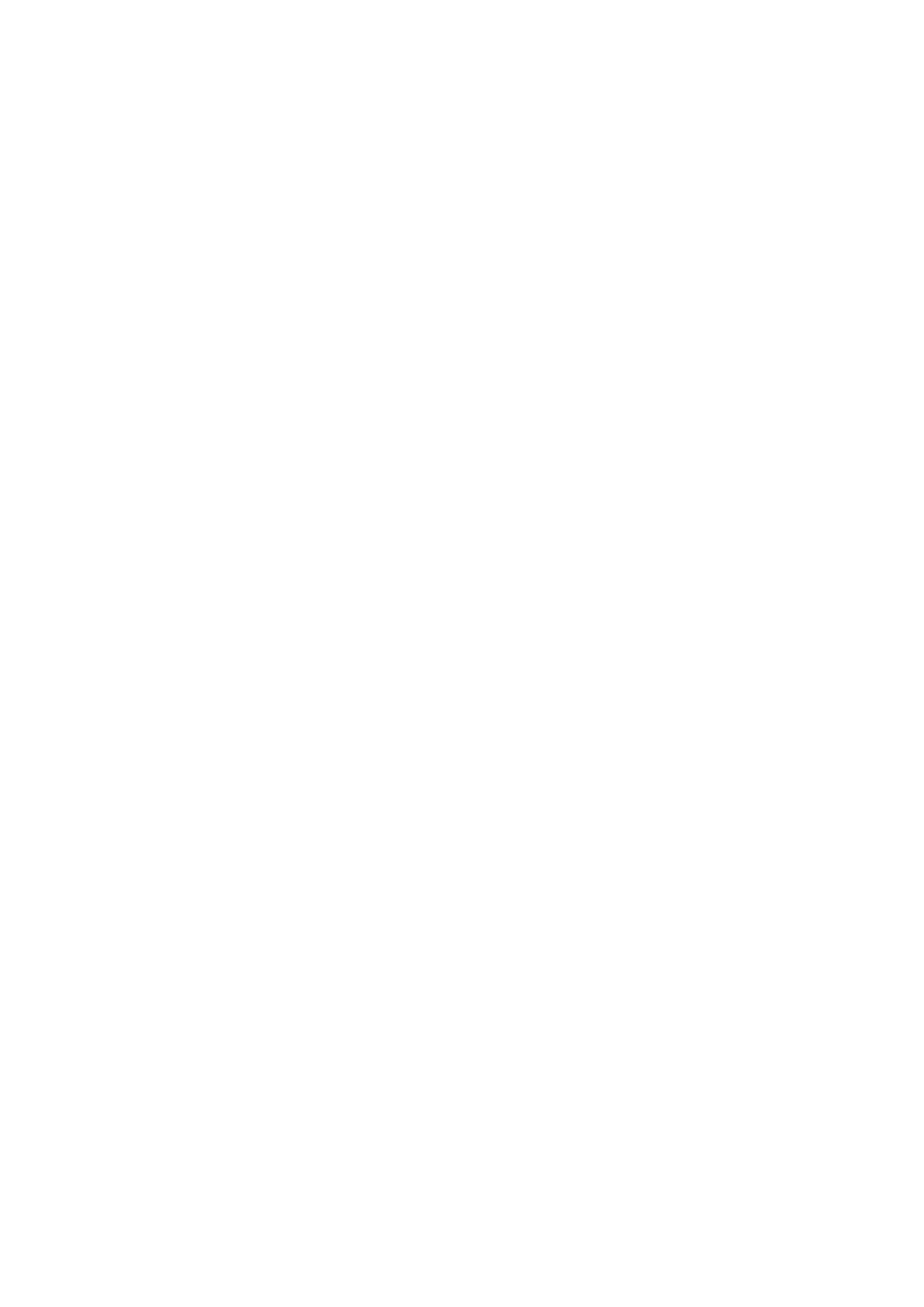## CHAPTER ONE

## DIVERSITY MANAGEMENT AND GENDER IDENTITY ISSUES IN ORGANISATION

#### **1.1. Introduction**

The objective of this chapter is twofold: on the one hand, its aim is to provide a systematic review (Tranfield *et al*. 2003; Crossan and Apaydin 2010) of the literature concerning Diversity Management as both a field of research and a managerial issue. This approach has been adopted as a possible solution to reduce and contain the researcher's bias that otherwise might originate from a narrative review. A systematic review also enables replicability, thus giving the chance to apply the same method with a different sample. On the other hand, the aim of this chapter is also to frame gender identity to bring into focus diversity *per se* within organisations. In this sense, diversity is not merely understood as something to manage. Indeed, diversity has only been explored as a management instrument, even without considering issues such as discrimination, inclusion, and harassment, while the debate on gender and identity has traditionally involved both organisations and workers. However, we must highlight that, in accordance with the dominant view in western society, gender is generally subsumed under the traditional dichotomy of male vs. female (Claire and Alderson 2013; Dentice and Dietert 2015; Knights 2015). Additionally, "as a system, gender is taken for granted, [and] often completely overlooked" (Gagné and Tewksbury 1998: 81). This binary contraposition shapes some of our behaviours, encouraging practices of exclusion (or non-inclusion) in organisations. Thus, a systematic literature review of Diversity Management is proposed on the basis of the classification of this field of investigation into four non-overlapping turns (i.e. Demographic, Economic, Political, and Critical), proposed by Lorbiecki and Jack (2000).

More specifically, this chapter focuses on the topic of inclusion – firstly seen as a political chance for Diversity Management and then as a process to challenge the binary contraposition –, including recent changes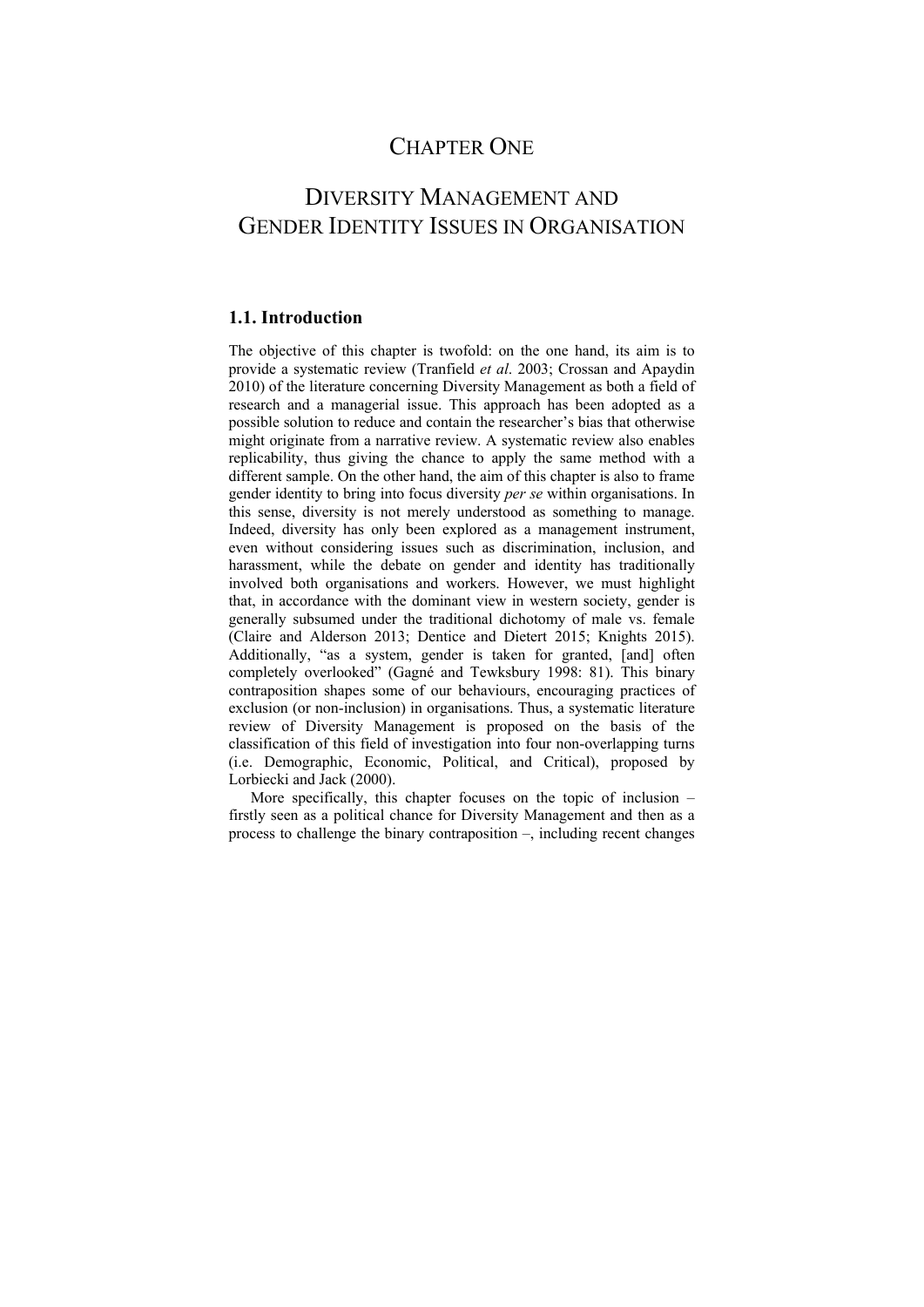in management within the field of Diversity. The topics addressed in this investigation can be seen as 'dramatic' since they represent strong plots that need to be cultivated and subverted at the same time (Czarniawska and Rhodes 2006) through the lens of the resistance to change, which should take into consideration the problematic aspect of whether the demand of giving new and feasible directions in an organisation may compromise the organisation itself.

Thus, are we tackling new strong plots in recent years? Are there some possible evolutions of these turns? How have these concepts been developed in recent years? These may be some of the questions arising from the analysis of a previous narrative review like the one proposed by Lorbiecki and Jack (2000). A systematic review of the literature, carried out by tackling the contributions that concern Diversity Management published in international literature over the last 23 years, represents a chance to renew the application of a conceptual framework on the four turns introduced by Lorbiecki and Jack (2000). Therefore, the objectives of this chapter are:

- to pinpoint confirmations in the identification of these four turns in relation to the existing Diversity Management literature;
- to scrutinise the literature searching for new perspectives concerning the four turns with reference to inclusion and gender;
- to relate the abovementioned concepts to the specific case of transgender individuals in organisations.

Therefore, this chapter critically investigates existing debates on Diversity Management, looking at the evolution of the ideas related to the four turns that characterise this review, up to the point of adopting the same method proposed by Lorbiecki and Jack (2000) and proposing an overall turn (linked to gender identity) as an expression of the centrality of the human being.

In order to achieve this, the chapter is structured as follows: after a brief inquiry on the interest that organisations have towards diversity (Section 1.2), the methodology adopted in carrying out the systematic review of the literature on Diversity Management is introduced (Section 1.3). However, some of the concepts highlighted in the literature and within the observations made by Lorbiecki and Jack (2000) are also criticised (Section 1.3.1, Section 1.3.2, Section 1.3.3, and Section 1.3.4). Then, after coding and critically evaluating the phenomena highlighted in the literature review, a different and comprehensive turn is proposed, drawing on characteristics that have been traced in the others (Section 1.4).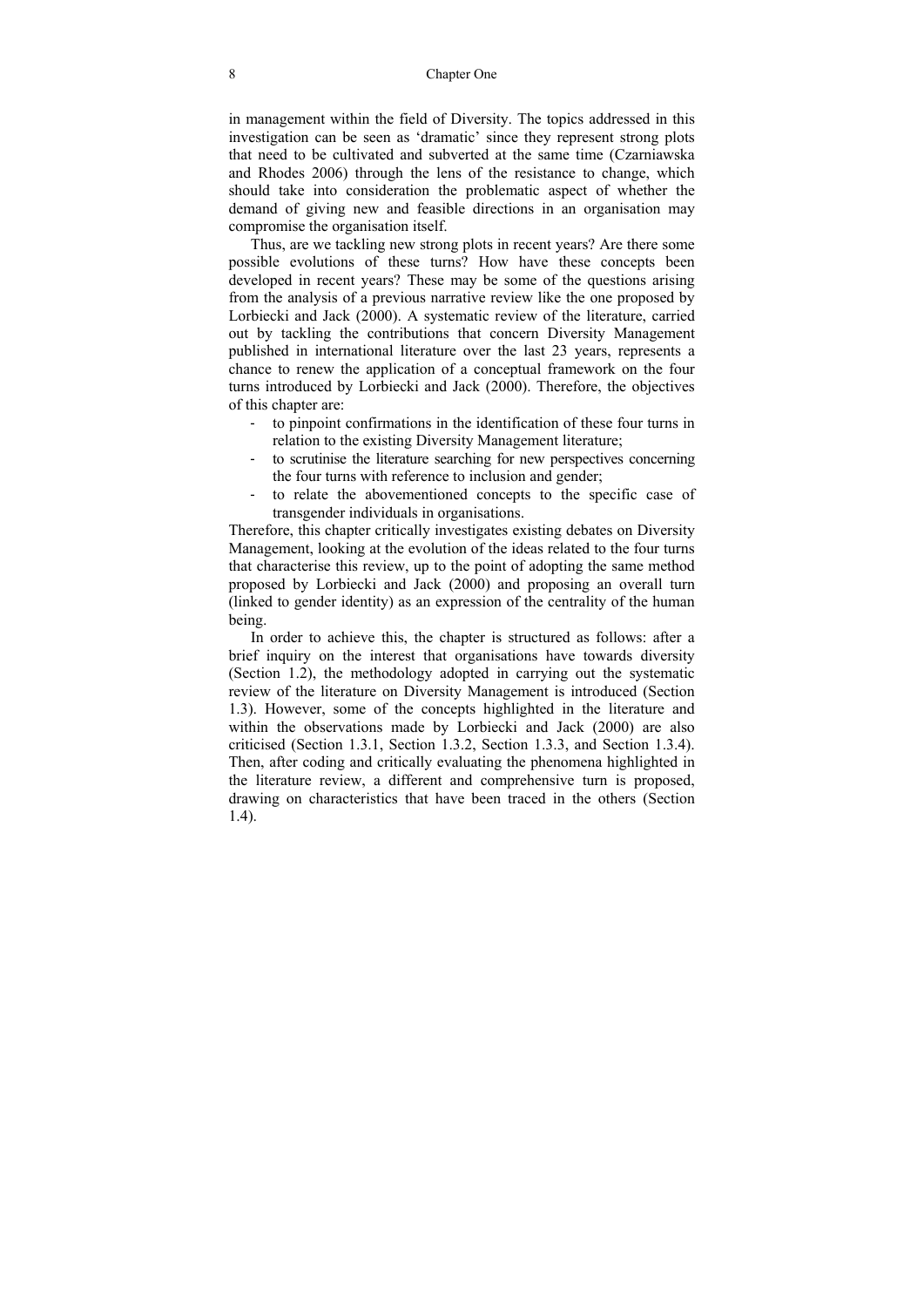In the following section (Section 1.5), the concept of identity and its relation to gender binarism (both in the context of organisations and individuals) are explored. People who do not identify themselves with any of the two genders recognised by the dominant discourses bring forth an opposition addressed to organisations and, in particular, to organisational culture itself. Actions of resistance and reactions to them will be addressed in Section 1.5 of this chapter. Then, the two final sections are articulated as follows: in the first (Section 1.6), the concept of liminality is explored, both as a starting point for inclusion and as a research method, while in the second (Section 1.7), a singular approach to inclusion will be explored, merging insights from pedagogical and organisational contributions. Finally, a brief discussion on the aspects of diversity currently in practice is undertaken, which sees in organisations a mediating social role that, if understood and embraced, could offer a different perspective on cages that represent an obstacle to fostering and improving diversity (Thomas 2012).

#### **1.2. Diversity in organisations**

Although the research field of cultural diversity has been fertile in different fields of investigation far from management and organisation studies (i.e. Anthropology), the concept of diversity has only been tackled in management literature recently (Howarth and Andreouli 2016). The interest towards diversity in organisations has been commonly linked to the report *Workforce 2000* (Johnston and Packer 1987), in which the issue of imminent demographic changes is raised (Cukier *et al*. 2017), and a significant participation of women and people of colour in the US workforce is predicted (Haynes and Alagaraja 2016). Diversity Management, as a scholarly concept, is used for the first time in this report published by the Hudson Institute (Tatli *et al*. 2012). There are several ways to use the term 'diversity' in the field of management studies.

Firstly, Diversity Management has been considered as a shift from the anti-discrimination paradigm (i.e. ruled by the law) to legitimacy concerns (Kwon and Nicolaides 2017). Since then, the engagement with diversity issues in organisation has raised awareness within public discourse (Roberson 2006), nurturing societal pressures that have encouraged organisations in managing workplace diversity (Singal 2014).

Diversity is based on two broad categories, one comprised of surfacelevel differences (Bendl *et al*. 2009; Singal 2014): gender, race, ethnicity, and age, which are also protected by law; and some other characteristics, which are not observable but correspondingly represent an issue to deal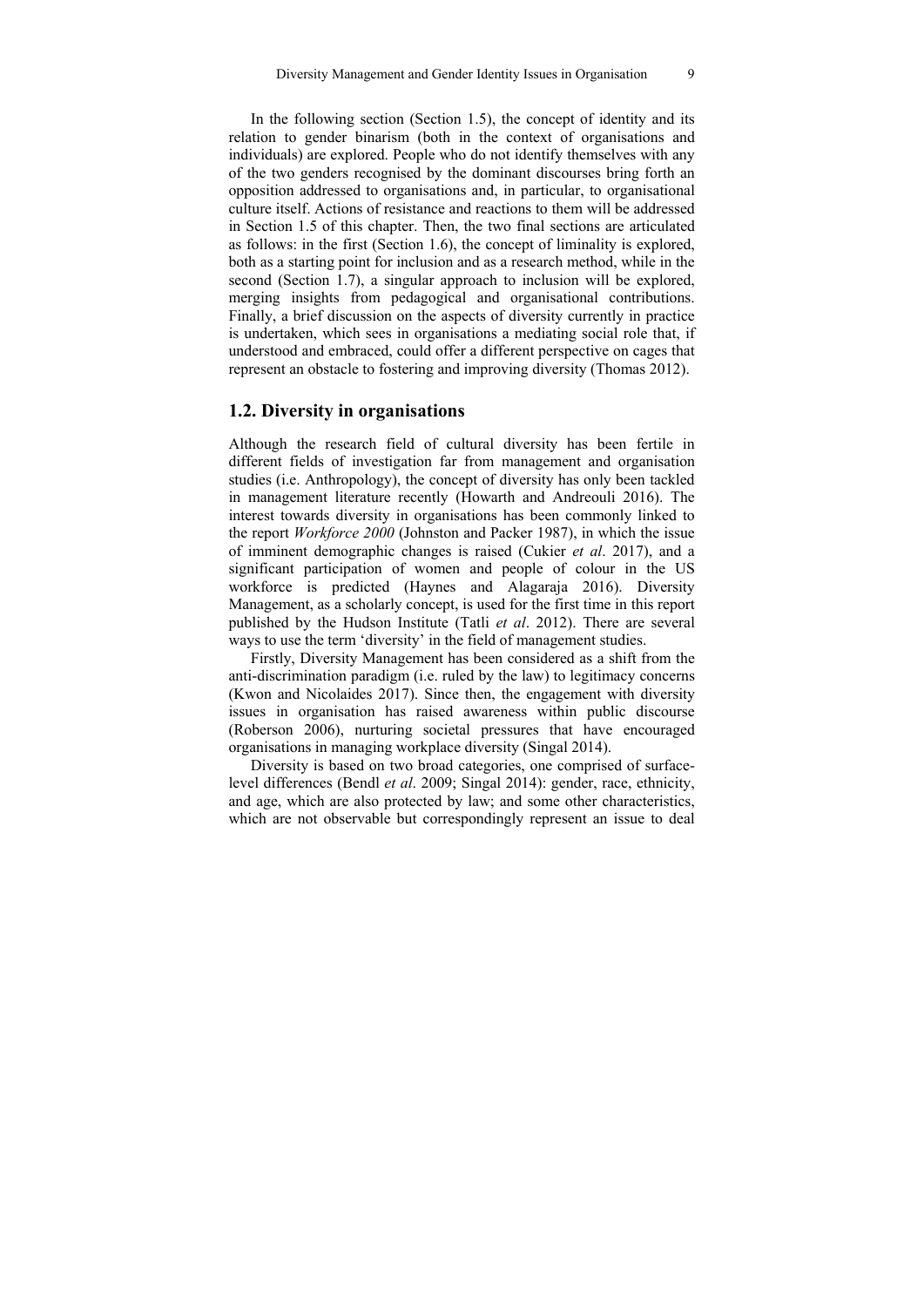with in managing organisations, such as cultural and cognitive differences (Kochan *et al*. 2003).

Thus, Diversity Management, which can be defined as the "collective amount of differences among members within a social unit" (Gotsis and Kortezi 2013: 949), has increasingly become paramount for scholars due to many reasons. Globalisation, for instance, requires more "interaction among people from diverse culture, beliefs, and background than ever before" (Senichev 2013: 337), and the demographic change in society is also reflected in organisations (Gotsis and Kortezi 2013).

According to the classification suggested by Lorbiecki and Jack (2000), Diversity Management is characterised by four non-overlapping turns. Namely, these turns are defined as the demographic, political, economic, and critical turn. Each one of these turns embodies a specific focus and different approach to diversity in organisation, and are the focus of the next sections.

### **1.3. A systematic analysis of diversity in the business and management literature**

The literature analysed in this section "adopts a replicable, scientific and transparent process" (Tranfield *et al*. 2003: 209). The sample has been selected using the database SCOPUS and a research query that comprises all the journal articles in the Business and Management field that contain the exact phrase 'Diversity Management' in their title, abstract or keywords. The initial sample comprised 220 articles. After a general review of these sources, nine of them have been removed from the sample because they were actually abstracts rather than full papers. Furthermore, the full-text of seven of the initial sample was not available at the time of the analysis. Therefore, the final sample consists of 204 papers that have been analysed by using the software NVivo 11 (QSR International Pty Ltd. 2015).

Table 1.3.1 offers an overview of the journals comprised in the sample and the number of articles (per journal) from 1994 to 2017 (up until May 2017, i.e. the time when the data were collected):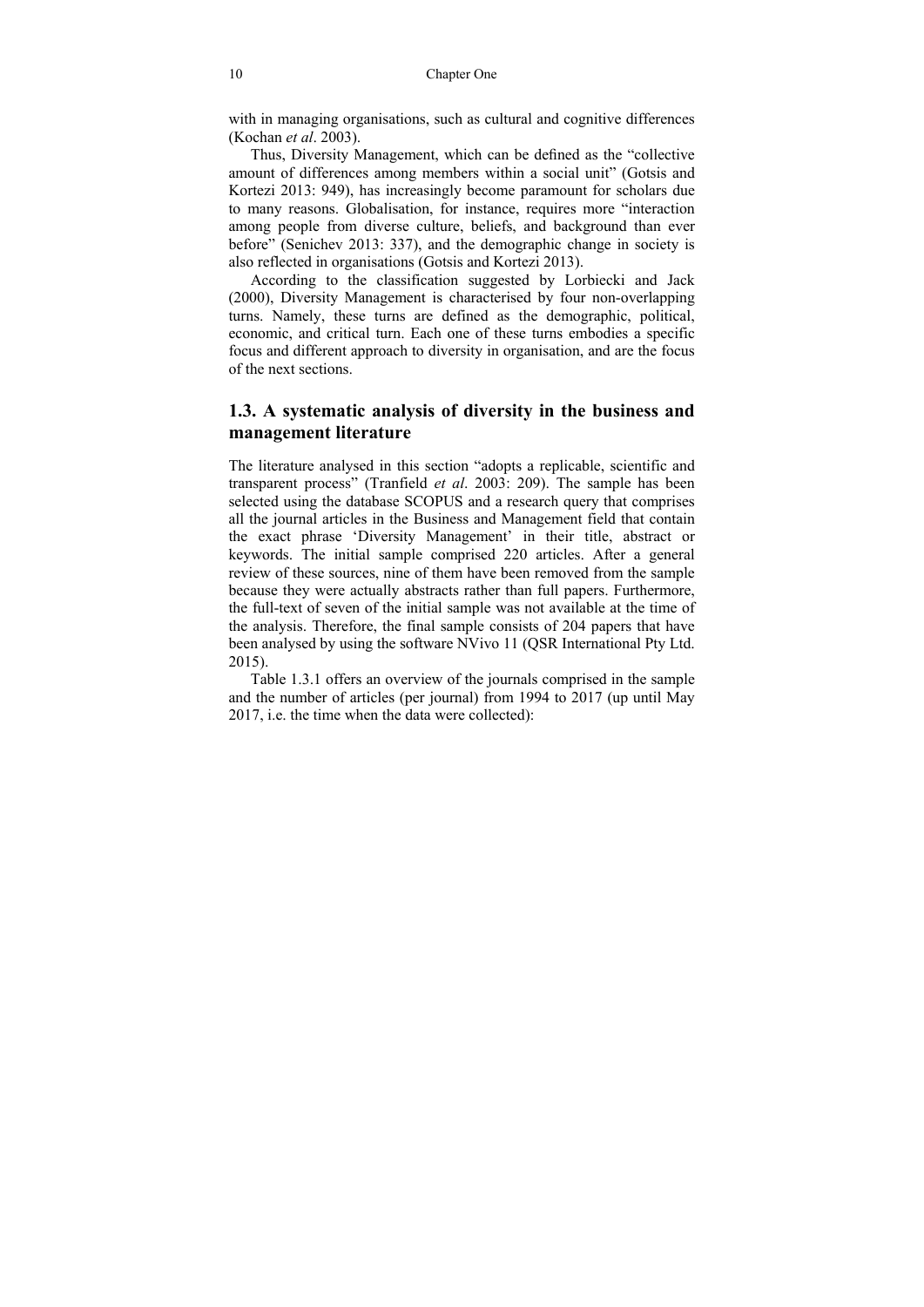| Journal                                                | # articles |
|--------------------------------------------------------|------------|
| The International Journal of Human Resource Management | 19         |
| International Journal of Organizational Diversity      | 7          |
| Scandinavian Journal of Management                     | 7          |
| Human Resource Management International Digest         | 6          |
| Journal of Human Resources in Hospitality & Tourism    | 6          |
| Journal of Management Development                      | 5          |
| Journal of Organizational Behavior                     | 5          |
| Review of Public Personnel Administration              | 5          |
| Asia Pacific Journal of Human Resources                | 4          |
| Canadian Journal of Administrative Sciences            | 4          |
| <b>Human Relations</b>                                 | 4          |
| Personnel Review                                       | 4          |
| Advances in Developing Human Resources                 | 3          |
| European Journal of Industrial Relations               | 3          |
| European Management Journal                            | 3          |
| Group & Organization Management                        | 3          |
| Human Resource Management                              | 3          |
| Human Resource Management Review                       | 3          |
| International Journal of Hospitality Management        | 3          |
| Journal of Business Ethics                             | 3          |
| Journal of Management & Organization                   | 3          |
| Journal of Management Education                        | 3          |
| Leadership & Organization Development Journal          | 3          |
| Organization                                           | 3          |
| Papers in journals with less than three articles       | 98         |

Table 1.3.1. Overview of the journals and the number of papers (per journal) that are part of the sample under investigation.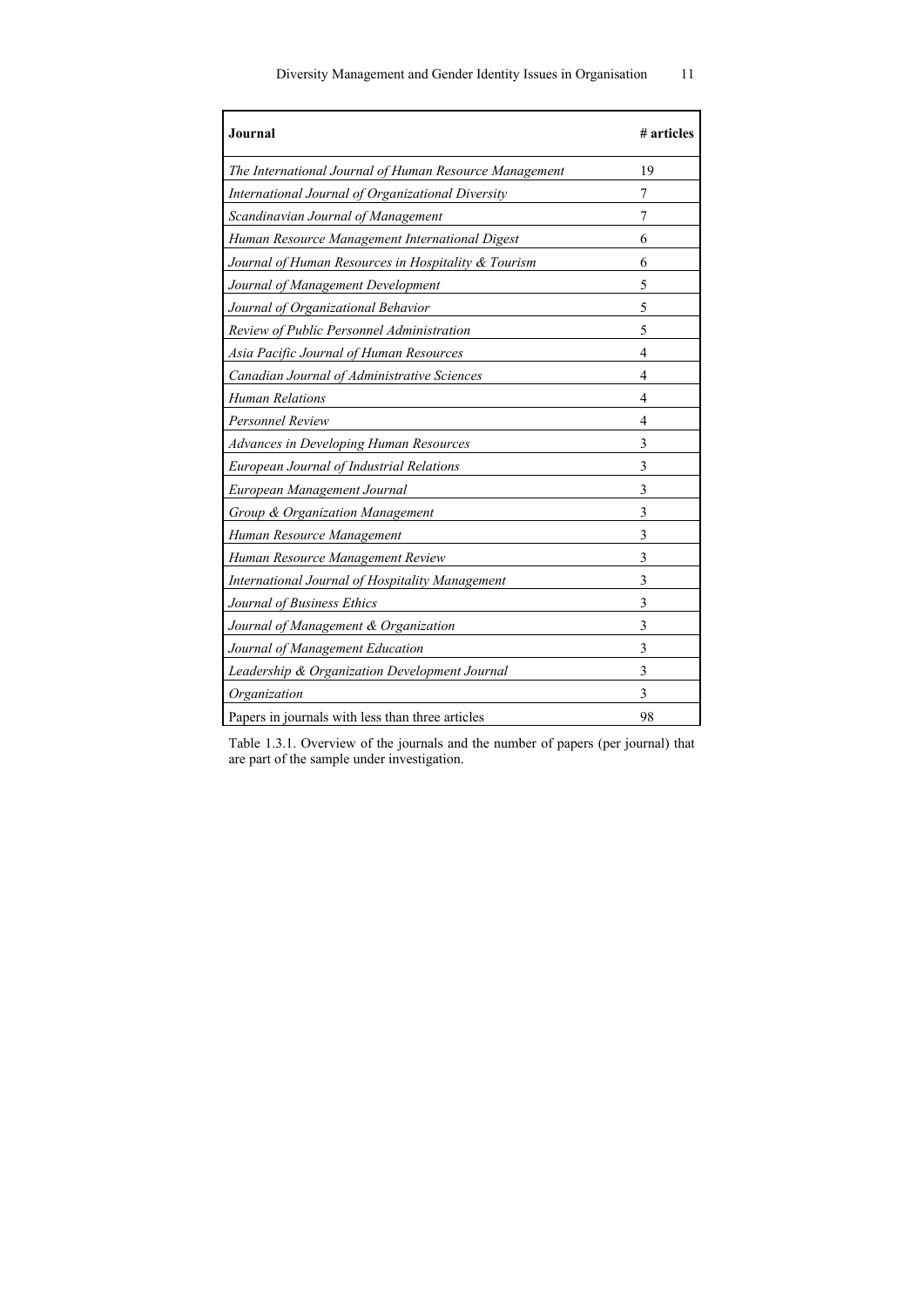

Figure 1.3.1. Number of articles published over the years on 'Diversity Management' in the sample under investigation. All the full texts available have been singularly coded using the keywords related to the four turns (Lorbiecki and Jack 2000): Demography, Inclusion, Performance, and Critical.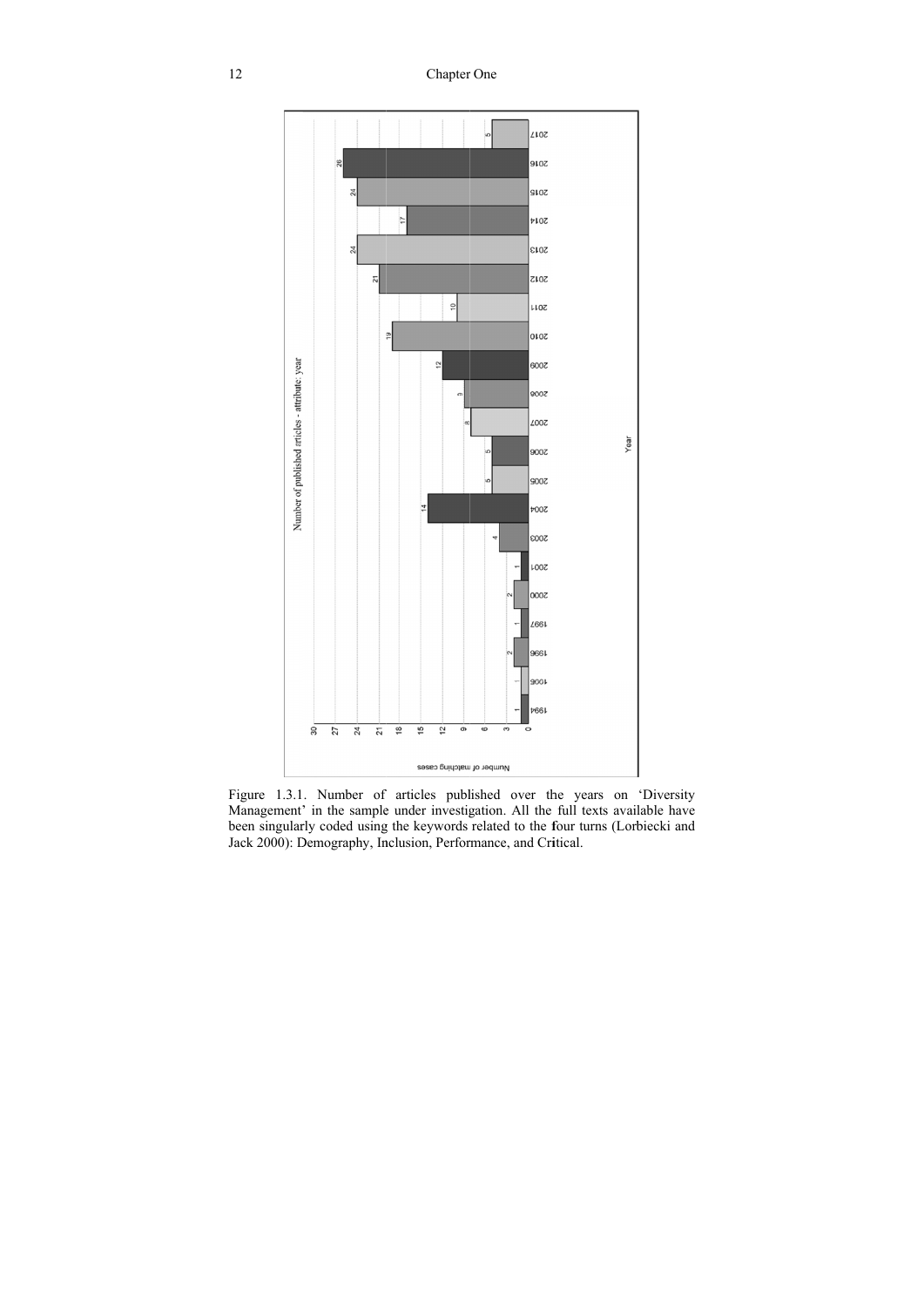Figure 1.3.1 shows the distribution over the years of the articles published on 'Diversity Management' in the sample under investigation. This overview could be considered secondary in relation to the aim of this work. Nevertheless, Figure 1.3.1 highlights two attributes of observation: the amount of papers published on 'Diversity Management' over the years and the specific 'when' of the debate.

#### *1.3.1. The demographic turn*

Research on workplace diversity suggests that through the demographic account of visible personal attributes, such as race, gender, and age, culture in organisation can be studied to enhance commitment and collaboration within the workforce (Guillaume *et al*. 2014). Even if demographic attributes are more visible in defining different groups, value congruence more likely encourages positive work outcomes and general satisfaction at work (Gonzalez 2016). Despite the emerging interest in demographic issues such as women's ratio in the workforce (Rodríguez-Ruiz *et al*. 2016), culture is considered as the main result of demographic composition, and consequently, demographic composition is considered as the cause of the necessity of managing diversity (Olsen and Martins 2012). In order to pinpoint pitfalls in culture, specific relations among attributes have been analysed to highlight contradictions in stereotyping given groups (Furunes and Mykletun 2007). Therefore, looking at the primary attributes used to categorise the workforce (gender, race, and age), and according to the relational demography, in-group workers show more trust towards the inclusiveness of organisation, and they display fewer withdrawal behaviours (David *et al*. 2015).

Visible differences among workforce are still noteworthy because of the perception of the visible traits of a minority group that might be judged by the dominant group as a threat, thus, activating resisting behaviours (Lorbiecki 2001). Far from claiming Demography as being out of date, the set of attributes that are visible and easy to categorise is still relevant because of the tendency shown by hiring managers to recruit people similar to themselves in relation to race, gender, and religion (Taap Manshor *et al*. 2003). In Herrera *et al*. (2011), the fostering of a collectivist culture is an excellent lever to enhance the adoption of diversity practices. In this sense, it is paramount to see Diversity Management not from a strategic point of view but, preferably, as an effect of a cultural behaviour.